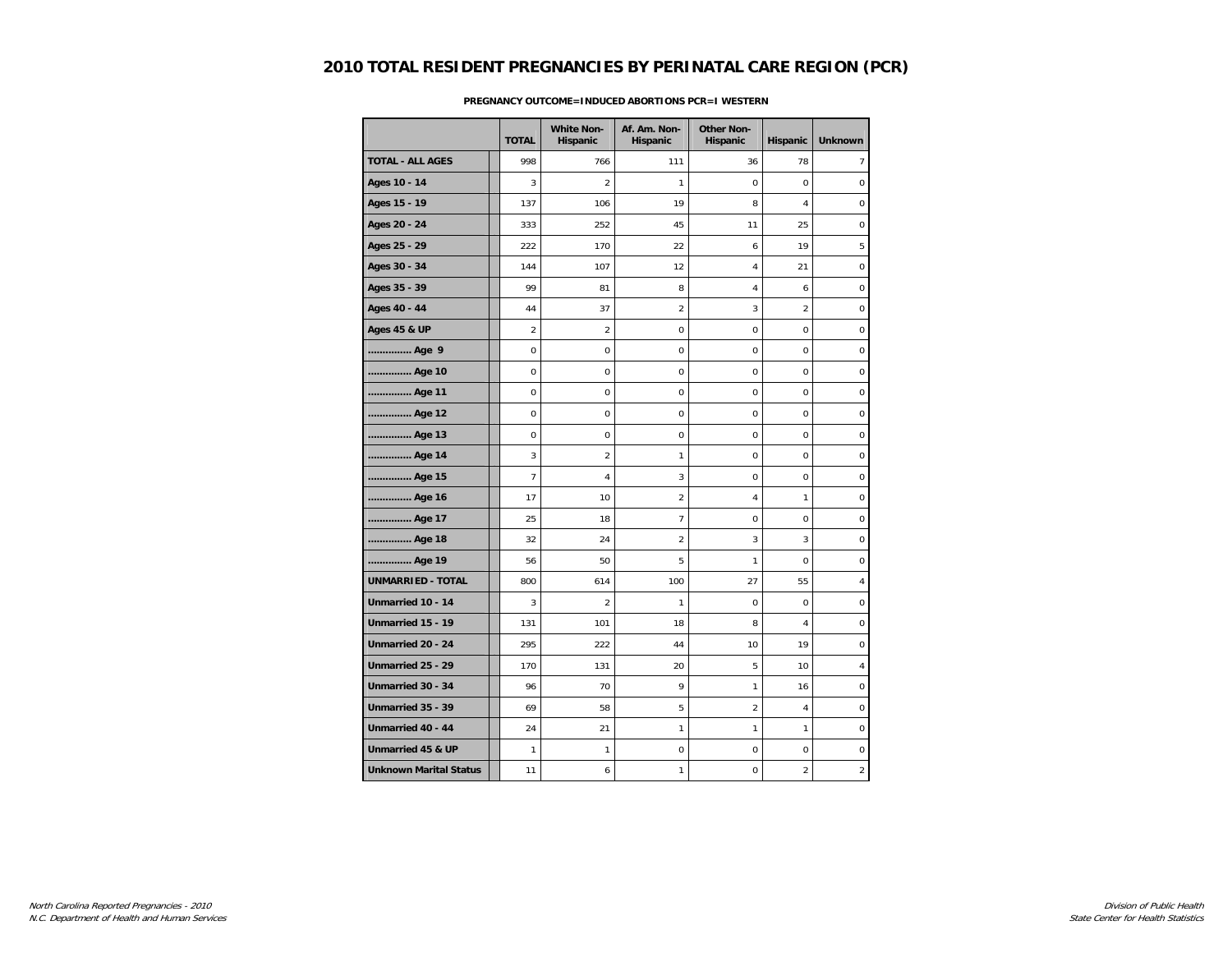|                               | <b>TOTAL</b> | <b>White Non-</b><br>Hispanic | Af. Am. Non-<br>Hispanic | <b>Other Non-</b><br>Hispanic | Hispanic       | <b>Unknown</b>   |
|-------------------------------|--------------|-------------------------------|--------------------------|-------------------------------|----------------|------------------|
| <b>TOTAL - ALL AGES</b>       | 4,477        | 1,984                         | 1,769                    | 190                           | 440            | 94               |
| Ages 10 - 14                  | 16           | 4                             | 10                       | 1                             | $\mathbf{1}$   | $\mathbf 0$      |
| Ages 15 - 19                  | 663          | 290                           | 269                      | 21                            | 69             | 14               |
| Ages 20 - 24                  | 1,524        | 669                           | 653                      | 58                            | 119            | 25               |
| Ages 25 - 29                  | 992          | 404                           | 415                      | 45                            | 109            | 19               |
| Ages 30 - 34                  | 648          | 296                           | 225                      | 30                            | 81             | 16               |
| Ages 35 - 39                  | 369          | 203                           | 109                      | 21                            | 32             | $\overline{4}$   |
| Ages 40 - 44                  | 126          | 66                            | 36                       | 10                            | 10             | 4                |
| <b>Ages 45 &amp; UP</b>       | 13           | 9                             | 0                        | 1                             | $\overline{2}$ | 1                |
| Age 9                         | $\pmb{0}$    | $\pmb{0}$                     | 0                        | $\mathbf 0$                   | $\mathbf 0$    | $\pmb{0}$        |
| Age 10                        | $\mathbf 0$  | $\mathbf 0$                   | 0                        | 0                             | $\mathbf 0$    | 0                |
| Age 11                        | 0            | 0                             | 0                        | 0                             | $\mathbf 0$    | $\boldsymbol{0}$ |
| Age 12                        | $\mathbf 0$  | $\mathbf 0$                   | $\mathbf 0$              | $\mathbf 0$                   | $\mathbf 0$    | 0                |
| Age 13                        | 4            | 0                             | 3                        | $\mathbf{1}$                  | $\mathbf 0$    | 0                |
| Age 14                        | 12           | 4                             | $\overline{7}$           | 0                             | $\mathbf{1}$   | 0                |
| Age 15                        | 38           | 12                            | 24                       | $\mathbf 0$                   | $\overline{2}$ | $\mathbf 0$      |
| Age 16                        | 57           | 30                            | 16                       | $\overline{2}$                | 9              | $\mathbf 0$      |
| Age 17                        | 109          | 57                            | 40                       | 5                             | $\overline{4}$ | 3                |
| Age 18                        | 204          | 79                            | 90                       | $\overline{7}$                | 24             | 4                |
| Age 19                        | 255          | 112                           | 99                       | 7                             | 30             | $\overline{7}$   |
| <b>UNMARRIED - TOTAL</b>      | 3,662        | 1,593                         | 1,571                    | 112                           | 332            | 54               |
| Unmarried 10 - 14             | 14           | 4                             | 9                        | 1                             | $\Omega$       | 0                |
| Unmarried 15 - 19             | 644          | 284                           | 263                      | 19                            | 66             | 12               |
| Unmarried 20 - 24             | 1,385        | 598                           | 620                      | 49                            | 96             | 22               |
| Unmarried 25 - 29             | 799          | 319                           | 363                      | 25                            | 82             | 10               |
| Unmarried 30 - 34             | 424          | 190                           | 167                      | 6                             | 57             | $\overline{4}$   |
| Unmarried 35 - 39             | 217          | 117                           | 79                       | 5                             | 14             | $\overline{2}$   |
| Unmarried 40 - 44             | 78           | 39                            | 28                       | $\overline{4}$                | 5              | $\overline{2}$   |
| Unmarried 45 & UP             | 6            | 4                             | $\mathbf 0$              | 0                             | $\mathbf{1}$   | $\mathbf{1}$     |
| <b>Unknown Marital Status</b> | 105          | 28                            | 39                       | 4                             | 14             | 20               |

### **PREGNANCY OUTCOME=INDUCED ABORTIONS PCR=II NORTHWESTERN**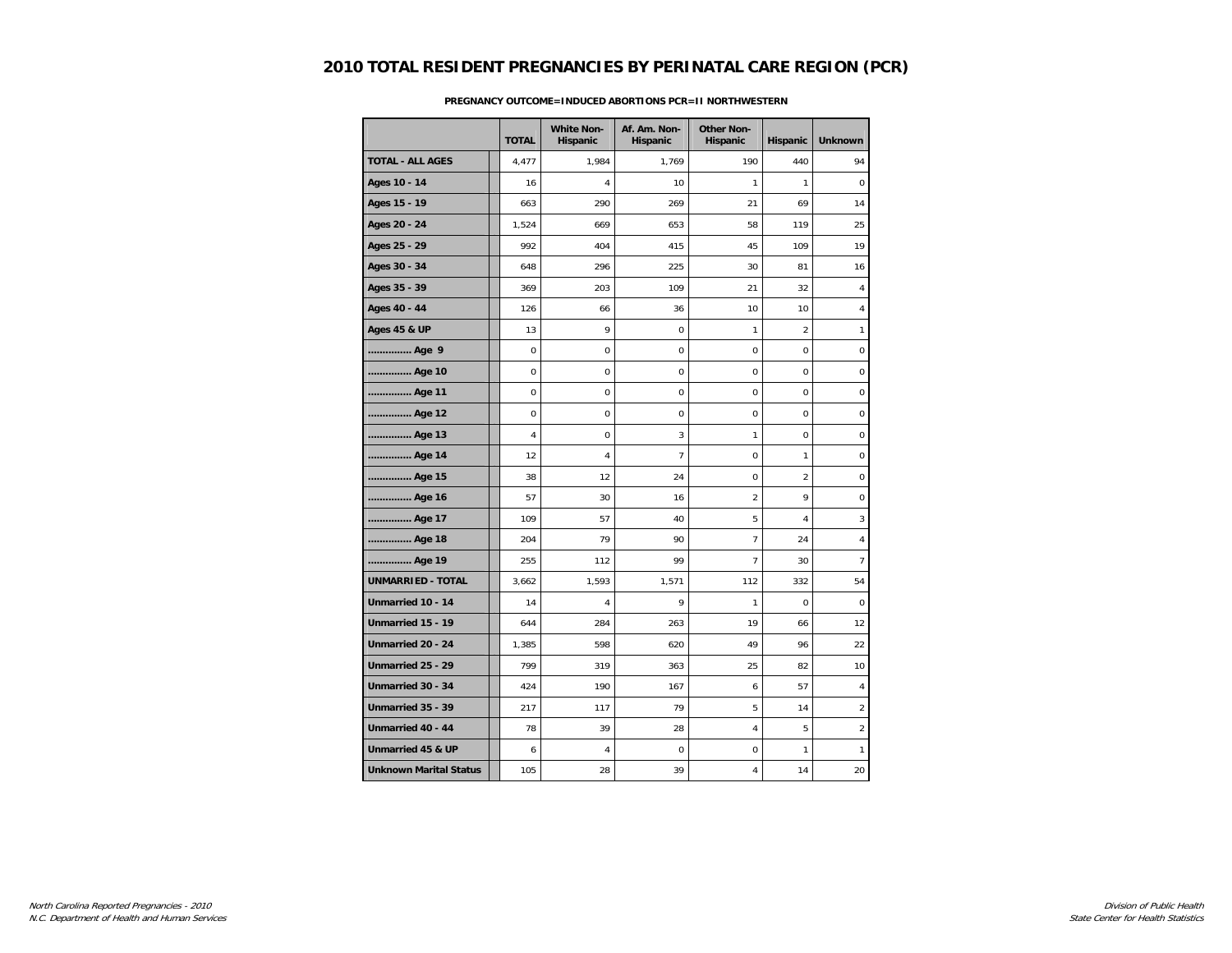|                               | <b>TOTAL</b>   | <b>White Non-</b><br>Hispanic | Af. Am. Non-<br>Hispanic | <b>Other Non-</b><br>Hispanic | Hispanic       | <b>Unknown</b>   |
|-------------------------------|----------------|-------------------------------|--------------------------|-------------------------------|----------------|------------------|
| <b>TOTAL - ALL AGES</b>       | 5,494          | 1,775                         | 2,655                    | 234                           | 746            | 84               |
| Ages 10 - 14                  | 18             | 5                             | 8                        | 1                             | $\overline{4}$ | $\mathbf 0$      |
| Ages 15 - 19                  | 735            | 226                           | 386                      | 15                            | 96             | 12               |
| Ages 20 - 24                  | 1,668          | 591                           | 805                      | 47                            | 202            | 23               |
| Ages 25 - 29                  | 1,297          | 406                           | 636                      | 57                            | 185            | 13               |
| Ages 30 - 34                  | 905            | 262                           | 437                      | 56                            | 141            | 9                |
| Ages 35 - 39                  | 575            | 193                           | 256                      | 38                            | 81             | 7                |
| Ages 40 - 44                  | 152            | 61                            | 57                       | 13                            | 19             | $\overline{2}$   |
| <b>Ages 45 &amp; UP</b>       | 13             | 8                             | 1                        | $\overline{a}$                | $\overline{2}$ | $\mathbf 0$      |
| Age 9                         | $\pmb{0}$      | $\mathbf 0$                   | 0                        | $\mathbf 0$                   | $\mathbf 0$    | $\pmb{0}$        |
| Age 10                        | $\mathbf 0$    | $\mathbf 0$                   | 0                        | 0                             | $\mathbf 0$    | $\pmb{0}$        |
| Age 11                        | 0              | 0                             | 0                        | 0                             | $\mathbf 0$    | $\boldsymbol{0}$ |
| Age 12                        | $\mathbf 0$    | $\mathbf 0$                   | $\mathbf 0$              | $\mathbf 0$                   | $\mathbf 0$    | 0                |
| Age 13                        | $\overline{a}$ | 0                             | 0                        | 0                             | $\overline{2}$ | 0                |
| Age 14                        | 16             | 5                             | 8                        | 1                             | $\overline{2}$ | 0                |
| Age 15                        | 41             | 12                            | 19                       | $\mathbf{1}$                  | $\mathsf{Q}$   | $\mathbf 0$      |
| Age 16                        | 69             | 16                            | 38                       | 3                             | 10             | $\overline{2}$   |
| Age 17                        | 122            | 41                            | 61                       | 2                             | 15             | 3                |
| Age 18                        | 200            | 57                            | 114                      | 3                             | 25             | 1                |
| Age 19                        | 303            | 100                           | 154                      | 6                             | 37             | 6                |
| <b>UNMARRIED - TOTAL</b>      | 4,488          | 1,384                         | 2,347                    | 116                           | 591            | 50               |
| Unmarried 10 - 14             | 18             | 5                             | 8                        | 1                             | 4              | $\mathbf 0$      |
| Unmarried 15 - 19             | 706            | 218                           | 370                      | 15                            | 91             | 12               |
| Unmarried 20 - 24             | 1,533          | 531                           | 768                      | 38                            | 178            | 18               |
| Unmarried 25 - 29             | 1,032          | 312                           | 546                      | 32                            | 136            | 6                |
| Unmarried 30 - 34             | 646            | 165                           | 351                      | 17                            | 104            | 9                |
| Unmarried 35 - 39             | 356            | 95                            | 196                      | 8                             | 55             | $\overline{2}$   |
| Unmarried 40 - 44             | 87             | 32                            | 43                       | $\overline{a}$                | 9              | 1                |
| Unmarried 45 & UP             | 10             | $\overline{7}$                | $\mathbf{1}$             | 0                             | $\overline{2}$ | $\pmb{0}$        |
| <b>Unknown Marital Status</b> | 139            | 26                            | 48                       | $\overline{7}$                | 31             | 27               |

### **PREGNANCY OUTCOME=INDUCED ABORTIONS PCR=III SOUTHWESTERN**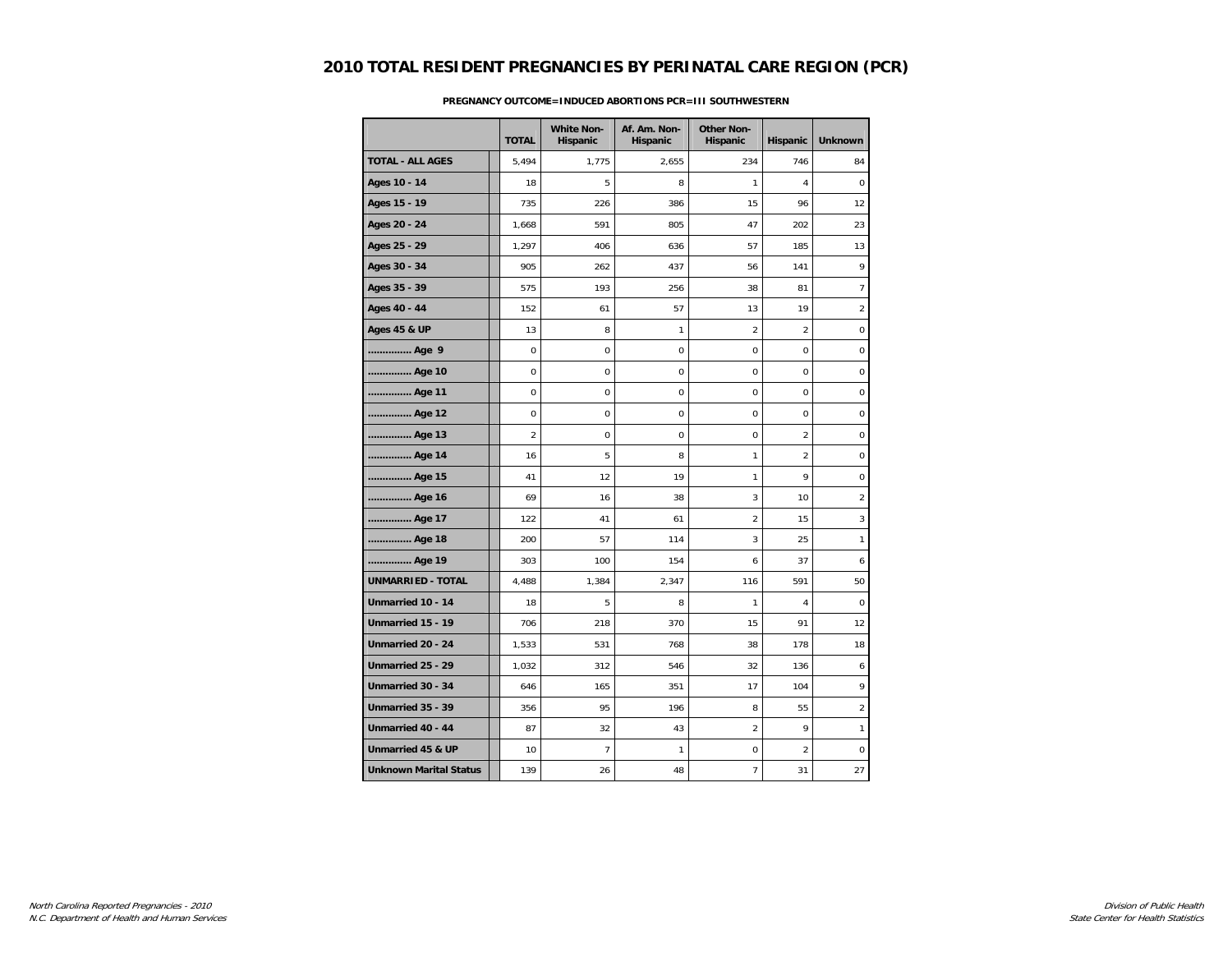|                               | <b>TOTAL</b> | <b>White Non-</b><br>Hispanic | Af. Am. Non-<br>Hispanic | <b>Other Non-</b><br>Hispanic | Hispanic       | <b>Unknown</b> |
|-------------------------------|--------------|-------------------------------|--------------------------|-------------------------------|----------------|----------------|
| <b>TOTAL - ALL AGES</b>       | 6,806        | 2,162                         | 3,241                    | 280                           | 922            | 201            |
| Ages 10 - 14                  | 31           | $\overline{7}$                | 21                       | $\mathbf 0$                   | 3              | 0              |
| Ages 15 - 19                  | 874          | 276                           | 438                      | 26                            | 107            | 27             |
| Ages 20 - 24                  | 2,033        | 637                           | 1,054                    | 56                            | 249            | 37             |
| Ages 25 - 29                  | 1,583        | 521                           | 742                      | 51                            | 235            | 34             |
| Ages 30 - 34                  | 1,141        | 304                           | 556                      | 65                            | 171            | 45             |
| Ages 35 - 39                  | 644          | 228                           | 247                      | 47                            | 93             | 29             |
| Ages 40 - 44                  | 231          | 110                           | 69                       | 24                            | 20             | 8              |
| <b>Ages 45 &amp; UP</b>       | 14           | 6                             | 6                        | 1                             | 1              | 0              |
| Age 9                         | $\mathbf 0$  | 0                             | $\mathsf 0$              | $\mathbf 0$                   | 0              | $\pmb{0}$      |
| Age 10                        | $\mathbf 0$  | 0                             | $\mathsf 0$              | $\mathbf 0$                   | 0              | $\pmb{0}$      |
| Age 11                        | 0            | 0                             | 0                        | 0                             | 0              | 0              |
| Age 12                        | $\mathbf 0$  | 0                             | $\mathbf 0$              | $\mathbf 0$                   | 0              | 0              |
| Age 13                        | 8            | $\overline{2}$                | 5                        | 0                             | 1              | 0              |
| Age 14                        | 23           | 5                             | 16                       | 0                             | $\overline{2}$ | 0              |
| Age 15                        | 49           | 10                            | 25                       | $\mathbf 0$                   | 13             | $\mathbf{1}$   |
| Age 16                        | 81           | 29                            | 31                       | 6                             | 11             | 4              |
| Age 17                        | 171          | 54                            | 90                       | 5                             | 18             | 4              |
| Age 18                        | 251          | 78                            | 128                      | 6                             | 30             | 9              |
| Age 19                        | 322          | 105                           | 164                      | 9                             | 35             | 9              |
| <b>UNMARRIED - TOTAL</b>      | 4,865        | 1,543                         | 2,613                    | 113                           | 509            | 87             |
| Unmarried 10 - 14             | 27           | 4                             | 20                       | $\Omega$                      | 3              | 0              |
| Unmarried 15 - 19             | 782          | 260                           | 393                      | 24                            | 86             | 19             |
| Unmarried 20 - 24             | 1,717        | 551                           | 947                      | 39                            | 163            | 17             |
| Unmarried 25 - 29             | 1,096        | 368                           | 580                      | 21                            | 115            | 12             |
| Unmarried 30 - 34             | 674          | 167                           | 404                      | 19                            | 68             | 16             |
| Unmarried 35 - 39             | 303          | 98                            | 145                      | 5                             | 44             | 11             |
| Unmarried 40 - 44             | 90           | 45                            | 36                       | 1                             | 6              | $\overline{2}$ |
| Unmarried 45 & UP             | 6            | $\mathbf{1}$                  | 4                        | $\mathbf 0$                   | $\mathbf{1}$   | $\pmb{0}$      |
| <b>Unknown Marital Status</b> | 528          | 98                            | 216                      | 19                            | 125            | 70             |

### **PREGNANCY OUTCOME=INDUCED ABORTIONS PCR=IV NORTHEASTERN**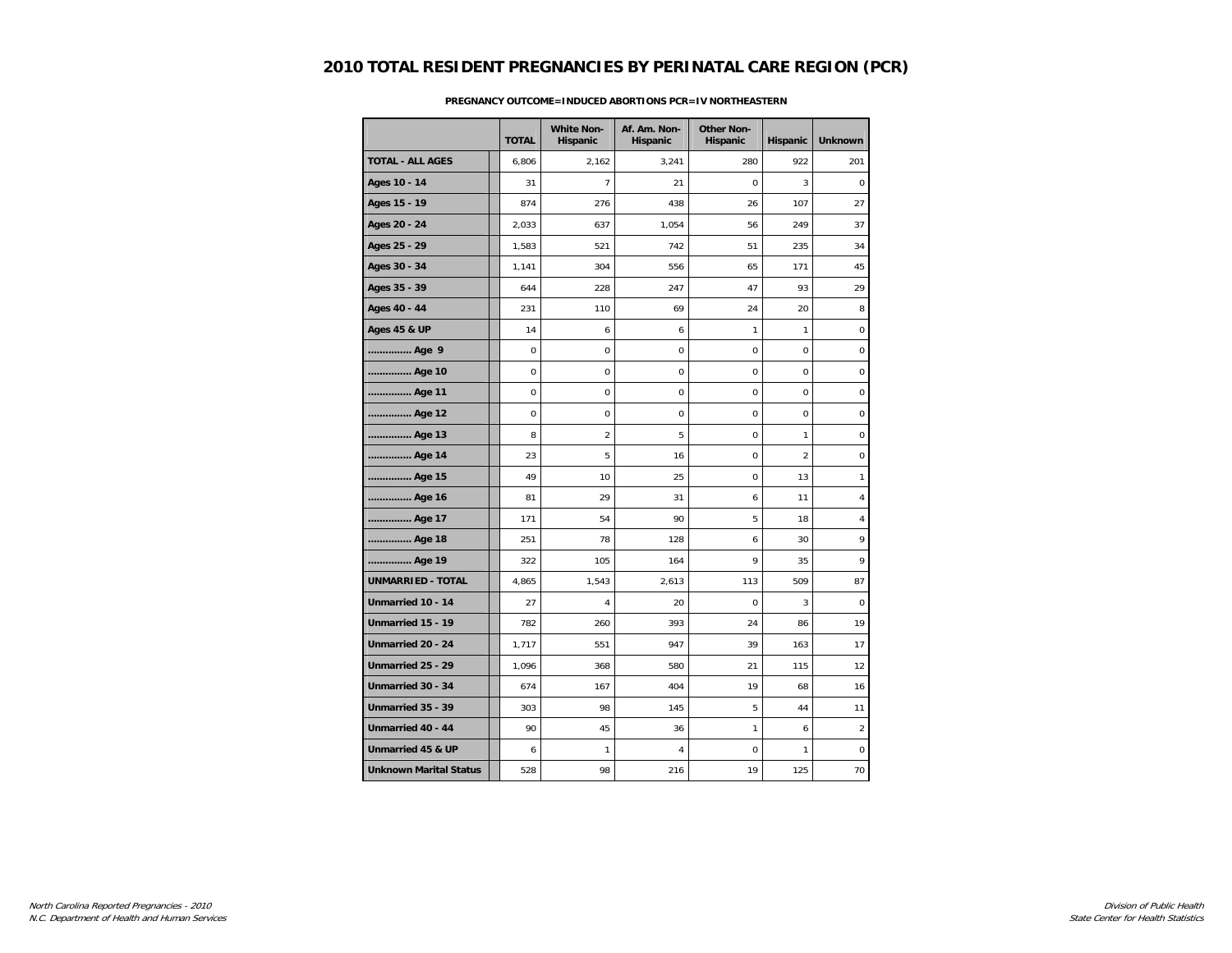|                               |                | <b>White Non-</b> | Af. Am. Non- | <b>Other Non-</b> |                |                 |
|-------------------------------|----------------|-------------------|--------------|-------------------|----------------|-----------------|
|                               | <b>TOTAL</b>   | Hispanic          | Hispanic     | Hispanic          | Hispanic       | <b>Unknown</b>  |
| <b>TOTAL - ALL AGES</b>       | 4,065          | 1,562             | 1,793        | 283               | 335            | 92              |
| Ages 10 - 14                  | 25             | 8                 | 15           | $\overline{2}$    | $\mathbf 0$    | $\mathbf 0$     |
| Ages 15 - 19                  | 540            | 194               | 256          | 38                | 37             | 15              |
| Ages 20 - 24                  | 1,380          | 541               | 618          | 85                | 106            | 30              |
| Ages 25 - 29                  | 1,032          | 384               | 461          | 58                | 104            | 25              |
| Ages 30 - 34                  | 553            | 211               | 243          | 48                | 44             | $7\overline{ }$ |
| Ages 35 - 39                  | 299            | 132               | 113          | 22                | 27             | 5               |
| Ages 40 - 44                  | 89             | 41                | 28           | 14                | 5              | 1               |
| <b>Ages 45 &amp; UP</b>       | $\overline{7}$ | 6                 | 1            | 0                 | $\mathbf 0$    | $\mathbf 0$     |
| Age 9                         | $\mathbf 0$    | $\mathbf 0$       | $\mathbf 0$  | 0                 | $\mathbf 0$    | $\mathbf 0$     |
| Age 10                        | $\mathbf 0$    | 0                 | 0            | 0                 | $\mathbf 0$    | 0               |
| Age 11                        | $\mathbf 0$    | 0                 | 0            | 0                 | $\mathbf 0$    | $\pmb{0}$       |
| Age 12                        | $\overline{2}$ | 1                 | 1            | 0                 | $\mathbf 0$    | 0               |
| Age 13                        | 3              | $\mathbf 0$       | 3            | 0                 | $\mathbf 0$    | 0               |
| Age 14                        | 20             | $\overline{7}$    | 11           | $\overline{2}$    | $\mathbf 0$    | 0               |
| Age 15                        | 42             | 14                | 25           | $\overline{a}$    | $\mathbf{1}$   | $\mathbf 0$     |
| Age 16                        | 52             | 15                | 31           | 3                 | 3              | $\pmb{0}$       |
| Age 17                        | 87             | 21                | 51           | 9                 | $\overline{4}$ | $\overline{2}$  |
| Age 18                        | 162            | 68                | 66           | 12                | 8              | 8               |
| Age 19                        | 197            | 76                | 83           | 12                | 21             | 5               |
| UNMARRIED - TOTAL             | 2,990          | 1,122             | 1,427        | 187               | 202            | 52              |
| Unmarried 10 - 14             | 24             | 8                 | 14           | $\overline{2}$    | $\mathbf 0$    | $\mathbf 0$     |
| Unmarried 15 - 19             | 483            | 178               | 233          | 33                | 28             | 11              |
| Unmarried 20 - 24             | 1,104          | 426               | 519          | 66                | 75             | 18              |
| Unmarried 25 - 29             | 718            | 261               | 356          | 37                | 49             | 15              |
| Unmarried 30 - 34             | 333            | 123               | 162          | 21                | 24             | 3               |
| Unmarried 35 - 39             | 173            | 65                | 80           | 13                | 13             | $\overline{2}$  |
| Unmarried 40 - 44             | 49             | 28                | 14           | $\overline{4}$    | $\mathbf{3}$   | $\pmb{0}$       |
| Unmarried 45 & UP             | 4              | 3                 | 1            | 0                 | $\mathbf 0$    | 0               |
| <b>Unknown Marital Status</b> | 184            | 41                | 89           | 11                | 23             | 20              |

### **PREGNANCY OUTCOME=INDUCED ABORTIONS PCR=V SOUTHEASTERN**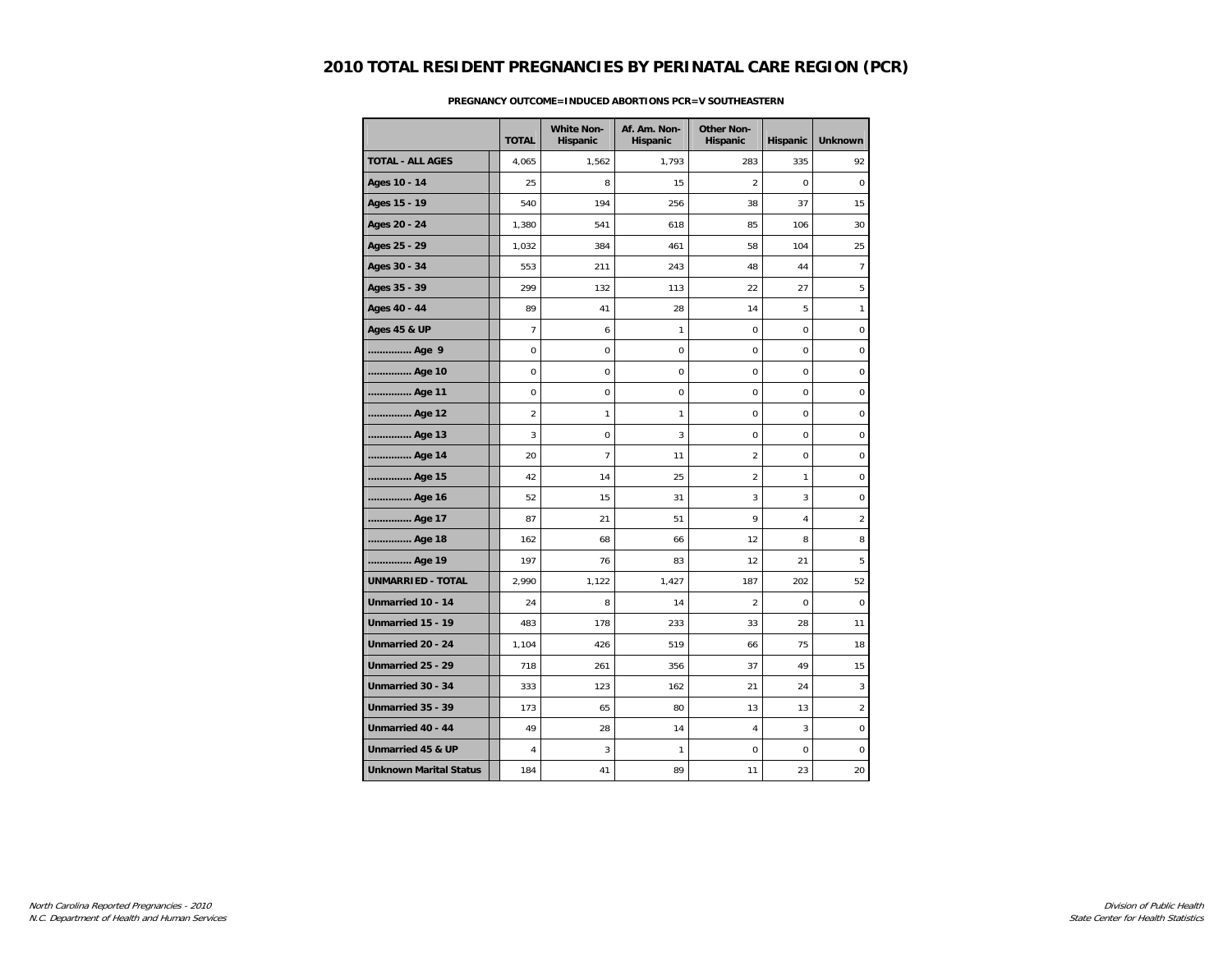|                               | <b>TOTAL</b>   | <b>White Non-</b><br>Hispanic | Af. Am. Non-<br>Hispanic | <b>Other Non-</b><br>Hispanic | Hispanic       | <b>Unknown</b>   |
|-------------------------------|----------------|-------------------------------|--------------------------|-------------------------------|----------------|------------------|
| <b>TOTAL - ALL AGES</b>       | 3,918          | 1,556                         | 1,970                    | 79                            | 242            | 71               |
| Ages 10 - 14                  | 22             | 6                             | 15                       | 1                             | $\mathbf 0$    | $\mathbf 0$      |
| Ages 15 - 19                  | 593            | 232                           | 308                      | 10                            | 36             | 7                |
| Ages 20 - 24                  | 1,392          | 579                           | 686                      | 21                            | 86             | 20               |
| Ages 25 - 29                  | 904            | 350                           | 470                      | 19                            | 53             | 12               |
| Ages 30 - 34                  | 503            | 187                           | 268                      | 11                            | 31             | 6                |
| Ages 35 - 39                  | 297            | 126                           | 141                      | 8                             | 17             | 5                |
| Ages 40 - 44                  | 88             | 48                            | 24                       | 6                             | $\overline{7}$ | 3                |
| <b>Ages 45 &amp; UP</b>       | $\overline{7}$ | 3                             | 3                        | 0                             | $\mathbf{1}$   | $\pmb{0}$        |
| Age 9                         | $\pmb{0}$      | 0                             | 0                        | 0                             | $\mathsf 0$    | $\pmb{0}$        |
| Age 10                        | 0              | 0                             | 0                        | 0                             | $\mathbf 0$    | 0                |
| Age 11                        | 0              | 0                             | 0                        | 0                             | $\mathbf 0$    | $\boldsymbol{0}$ |
| Age 12                        | $\mathbf 0$    | 0                             | $\mathbf 0$              | $\mathbf 0$                   | $\mathbf 0$    | $\boldsymbol{0}$ |
| Age 13                        | 5              | $\overline{c}$                | 3                        | 0                             | $\mathbf 0$    | $\boldsymbol{0}$ |
| Age 14                        | 17             | 4                             | 12                       | 1                             | $\mathbf 0$    | $\pmb{0}$        |
| Age 15                        | 37             | 10                            | 24                       | $\Omega$                      | $\overline{2}$ | $\mathbf{1}$     |
| Age 16                        | 60             | 17                            | 33                       | 5                             | 3              | $\overline{2}$   |
| Age 17                        | 98             | 38                            | 55                       | 0                             | 5              | $\pmb{0}$        |
| Age 18                        | 180            | 73                            | 94                       | $\overline{a}$                | 9              | $\overline{2}$   |
| Age 19                        | 218            | 94                            | 102                      | 3                             | 17             | $\overline{2}$   |
| <b>UNMARRIED - TOTAL</b>      | 2,920          | 1,043                         | 1,656                    | 51                            | 135            | 35               |
| Unmarried 10 - 14             | 18             | 5                             | 13                       | 0                             | 0              | 0                |
| Unmarried 15 - 19             | 539            | 209                           | 286                      | 10                            | 29             | 5                |
| Unmarried 20 - 24             | 1,108          | 419                           | 610                      | 18                            | 53             | 8                |
| Unmarried 25 - 29             | 638            | 209                           | 384                      | 12                            | 26             | $\overline{7}$   |
| Unmarried 30 - 34             | 323            | 105                           | 200                      | 5                             | 11             | $\overline{2}$   |
| Unmarried 35 - 39             | 165            | 58                            | 98                       | 3                             | $\mathbf{3}$   | 3                |
| Unmarried 40 - 44             | 43             | 19                            | 15                       | $\overline{2}$                | 5              | $\overline{2}$   |
| Unmarried 45 & UP             | 5              | $\overline{c}$                | 3                        | 0                             | $\mathbf 0$    | 0                |
| <b>Unknown Marital Status</b> | 144            | 40                            | 60                       | 3                             | 22             | 19               |

#### **PREGNANCY OUTCOME=INDUCED ABORTIONS PCR=VI EASTERN**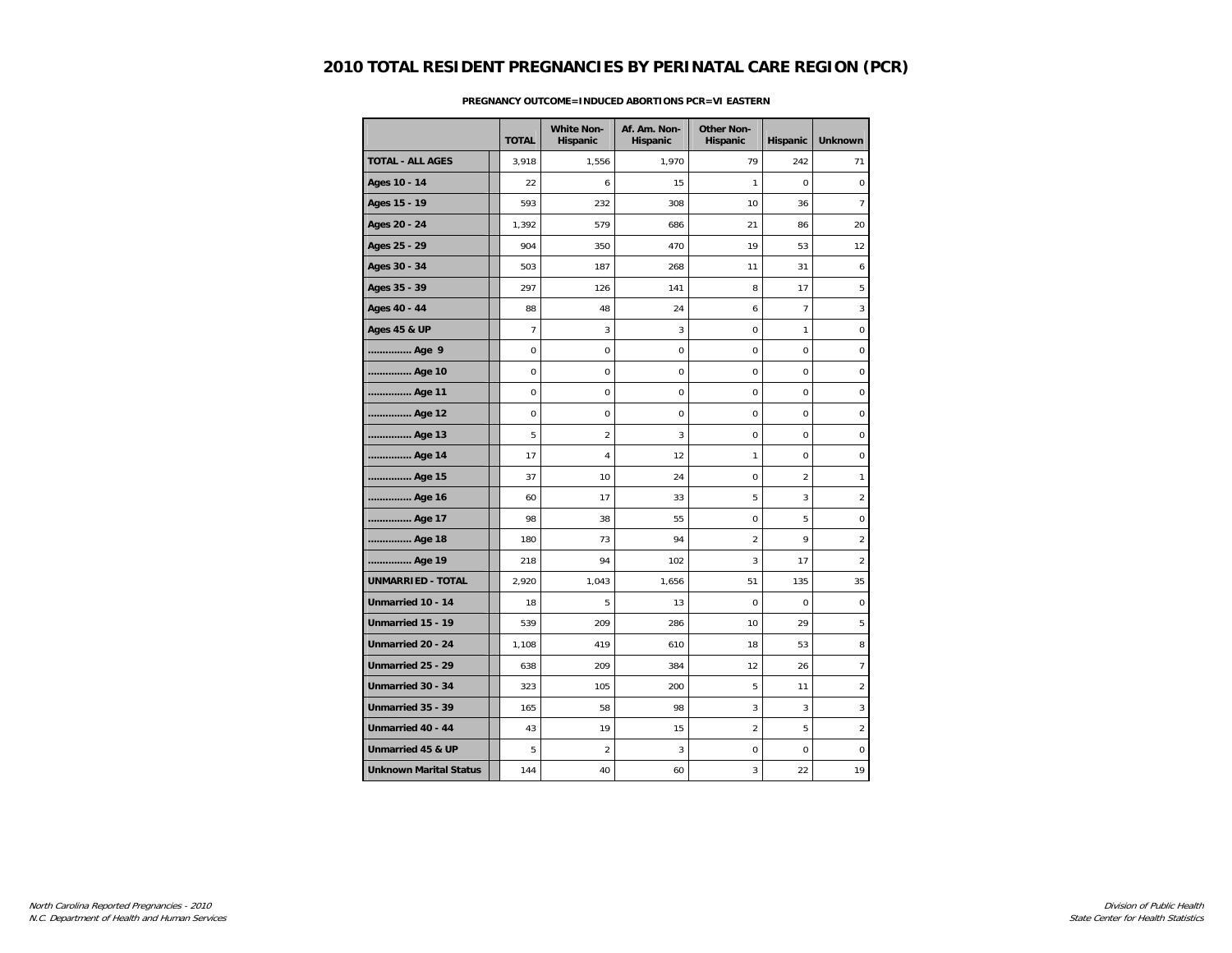|                               |              | <b>White Non-</b> | Af. Am. Non- | <b>Other Non-</b> |                |                  |
|-------------------------------|--------------|-------------------|--------------|-------------------|----------------|------------------|
|                               | <b>TOTAL</b> | Hispanic          | Hispanic     | Hispanic          | Hispanic       | <b>Unknown</b>   |
| <b>TOTAL - ALL AGES</b>       | 7,584        | 6,029             | 376          | 298               | 881            | $\mathbf 0$      |
| Ages 10 - 14                  | 11           | 6                 | 1            | 2                 | $\overline{2}$ | $\mathbf 0$      |
| Ages 15 - 19                  | 848          | 630               | 67           | 43                | 108            | 0                |
| Ages 20 - 24                  | 2,157        | 1,687             | 157          | 84                | 229            | $\boldsymbol{0}$ |
| Ages 25 - 29                  | 2,147        | 1,743             | 78           | 83                | 243            | $\mathbf 0$      |
| Ages 30 - 34                  | 1,564        | 1,266             | 53           | 46                | 199            | $\pmb{0}$        |
| Ages 35 - 39                  | 712          | 575               | 17           | 33                | 87             | $\mathbf 0$      |
| Ages 40 - 44                  | 140          | 118               | 3            | $\overline{7}$    | 12             | $\mathbf 0$      |
| <b>Ages 45 &amp; UP</b>       | 4            | 3                 | $\mathsf 0$  | 0                 | $\mathbf{1}$   | $\pmb{0}$        |
| Age 9                         | $\pmb{0}$    | 0                 | 0            | 0                 | $\mathbf 0$    | $\pmb{0}$        |
| Age 10                        | 0            | 0                 | $\mathbf 0$  | 0                 | $\mathbf 0$    | 0                |
| Age 11                        | 0            | 0                 | 0            | 0                 | $\mathbf 0$    | $\boldsymbol{0}$ |
| Age 12                        | $\mathbf 0$  | 0                 | $\mathbf 0$  | $\mathbf 0$       | $\mathbf 0$    | $\mathbf 0$      |
| Age 13                        | 1            | 1                 | 0            | 0                 | $\mathbf 0$    | $\boldsymbol{0}$ |
| Age 14                        | 10           | 5                 | 1            | $\overline{2}$    | $\overline{2}$ | 0                |
| Age 15                        | 29           | 17                | 3            | 3                 | 6              | $\mathbf 0$      |
| Age 16                        | 74           | 48                | 8            | $\overline{2}$    | 16             | $\mathbf 0$      |
| Age 17                        | 159          | 115               | 9            | 11                | 24             | $\pmb{0}$        |
| Age 18                        | 225          | 172               | 14           | 13                | 26             | $\pmb{0}$        |
| Age 19                        | 361          | 278               | 33           | 14                | 36             | $\mathbf 0$      |
| <b>UNMARRIED - TOTAL</b>      | 3,053        | 2,155             | 320          | 159               | 419            | 0                |
| Unmarried 10 - 14             | 11           | 6                 | 1            | $\overline{2}$    | $\overline{2}$ | 0                |
| Unmarried 15 - 19             | 695          | 512               | 66           | 38                | 79             | $\boldsymbol{0}$ |
| Unmarried 20 - 24             | 1,230        | 891               | 149          | 57                | 133            | $\mathbf 0$      |
| Unmarried 25 - 29             | 660          | 462               | 60           | 34                | 104            | $\mathbf 0$      |
| Unmarried 30 - 34             | 288          | 173               | 34           | 16                | 65             | $\mathbf 0$      |
| Unmarried 35 - 39             | 140          | 87                | 9            | 11                | 33             | $\mathbf 0$      |
| Unmarried 40 - 44             | 28           | 24                | 1            | 1                 | $\overline{2}$ | $\pmb{0}$        |
| Unmarried 45 & UP             | 1            | 0                 | 0            | 0                 | $\mathbf{1}$   | 0                |
| <b>Unknown Marital Status</b> | 3            | 3                 | 0            | 0                 | 0              | 0                |

### **PREGNANCY OUTCOME=LIVE BIRTHS PCR=I WESTERN**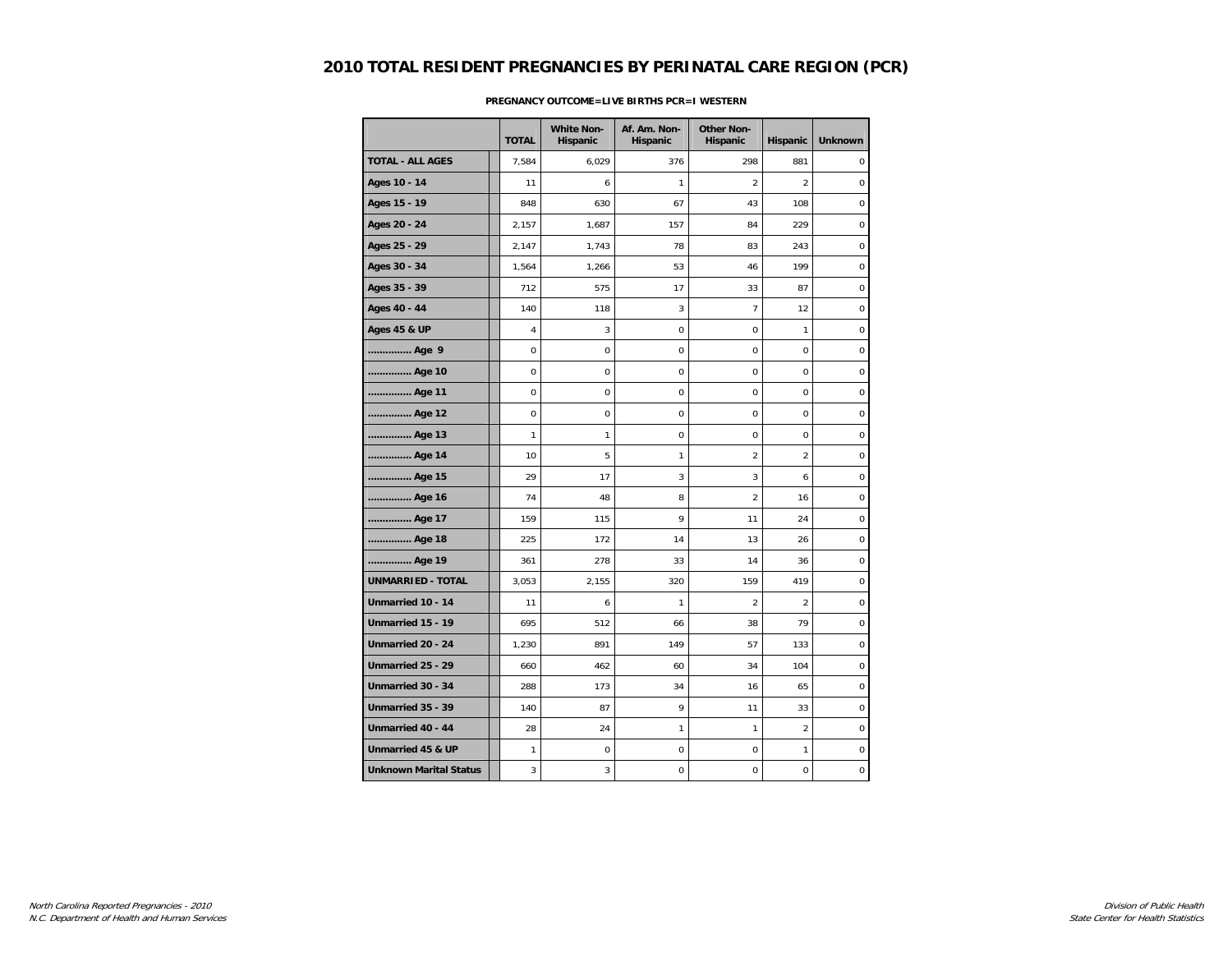|                               | <b>TOTAL</b>   | <b>White Non-</b><br>Hispanic | Af. Am. Non-<br>Hispanic | <b>Other Non-</b><br>Hispanic | Hispanic       | <b>Unknown</b>   |
|-------------------------------|----------------|-------------------------------|--------------------------|-------------------------------|----------------|------------------|
| <b>TOTAL - ALL AGES</b>       | 25,905         | 15,955                        | 5,019                    | 930                           | 4,001          | $\mathbf 0$      |
| Ages 10 - 14                  | 39             | 11                            | 11                       | 1                             | 16             | $\mathbf 0$      |
| Ages 15 - 19                  | 2,973          | 1,569                         | 820                      | 75                            | 509            | 0                |
| Ages 20 - 24                  | 7,075          | 4,114                         | 1,730                    | 196                           | 1,035          | $\mathbf 0$      |
| Ages 25 - 29                  | 7,091          | 4,561                         | 1,180                    | 276                           | 1,074          | $\mathbf 0$      |
| Ages 30 - 34                  | 5,504          | 3,627                         | 801                      | 238                           | 838            | $\mathbf 0$      |
| Ages 35 - 39                  | 2,629          | 1,674                         | 397                      | 125                           | 433            | $\pmb{0}$        |
| Ages 40 - 44                  | 547            | 366                           | 72                       | 18                            | 91             | $\pmb{0}$        |
| <b>Ages 45 &amp; UP</b>       | 46             | 32                            | 8                        | 1                             | 5              | $\mathbf 0$      |
| Age 9                         | $\mathbf 0$    | $\mathbf 0$                   | 0                        | 0                             | $\mathbf 0$    | 0                |
| Age 10                        | $\mathbf 0$    | $\mathbf 0$                   | 0                        | 0                             | $\Omega$       | $\mathbf 0$      |
| Age 11                        | $\mathbf 0$    | 0                             | 0                        | 0                             | $\mathbf 0$    | $\mathbf 0$      |
| Age 12                        | $\overline{4}$ | 1                             | 3                        | $\Omega$                      | $\Omega$       | $\mathbf 0$      |
| Age 13                        | 6              | 1                             | $\mathbf{1}$             | 0                             | $\overline{4}$ | $\pmb{0}$        |
| Age 14                        | 29             | 9                             | $\overline{7}$           | $\mathbf{1}$                  | 12             | $\pmb{0}$        |
| Age 15                        | 105            | 42                            | 42                       | 3                             | 18             | $\mathbf 0$      |
| Age 16                        | 304            | 134                           | 85                       | 9                             | 76             | 0                |
| Age 17                        | 510            | 261                           | 137                      | $\overline{7}$                | 105            | $\mathbf 0$      |
| Age 18                        | 832            | 448                           | 229                      | 27                            | 128            | $\mathbf 0$      |
| Age 19                        | 1,222          | 684                           | 327                      | 29                            | 182            | $\mathbf 0$      |
| <b>UNMARRIED - TOTAL</b>      | 11,566         | 5,325                         | 3,802                    | 264                           | 2,175          | $\pmb{0}$        |
| Unmarried 10 - 14             | 39             | 11                            | 11                       | $\mathbf{1}$                  | 16             | $\mathbf 0$      |
| Unmarried 15 - 19             | 2,595          | 1,299                         | 806                      | 69                            | 421            | $\boldsymbol{0}$ |
| Unmarried 20 - 24             | 4,503          | 2,210                         | 1,561                    | 95                            | 637            | $\mathbf 0$      |
| Unmarried 25 - 29             | 2,481          | 1,055                         | 828                      | 63                            | 535            | 0                |
| Unmarried 30 - 34             | 1,266          | 467                           | 405                      | 20                            | 374            | $\mathbf 0$      |
| Unmarried 35 - 39             | 544            | 230                           | 155                      | 14                            | 145            | $\Omega$         |
| Unmarried 40 - 44             | 133            | 50                            | 35                       | $\overline{a}$                | 46             | $\pmb{0}$        |
| Unmarried 45 & UP             | 5              | 3                             | 1                        | 0                             | $\mathbf{1}$   | 0                |
| <b>Unknown Marital Status</b> | 4              | 3                             | 1                        | 0                             | 0              | 0                |

### **PREGNANCY OUTCOME=LIVE BIRTHS PCR=II NORTHWESTERN**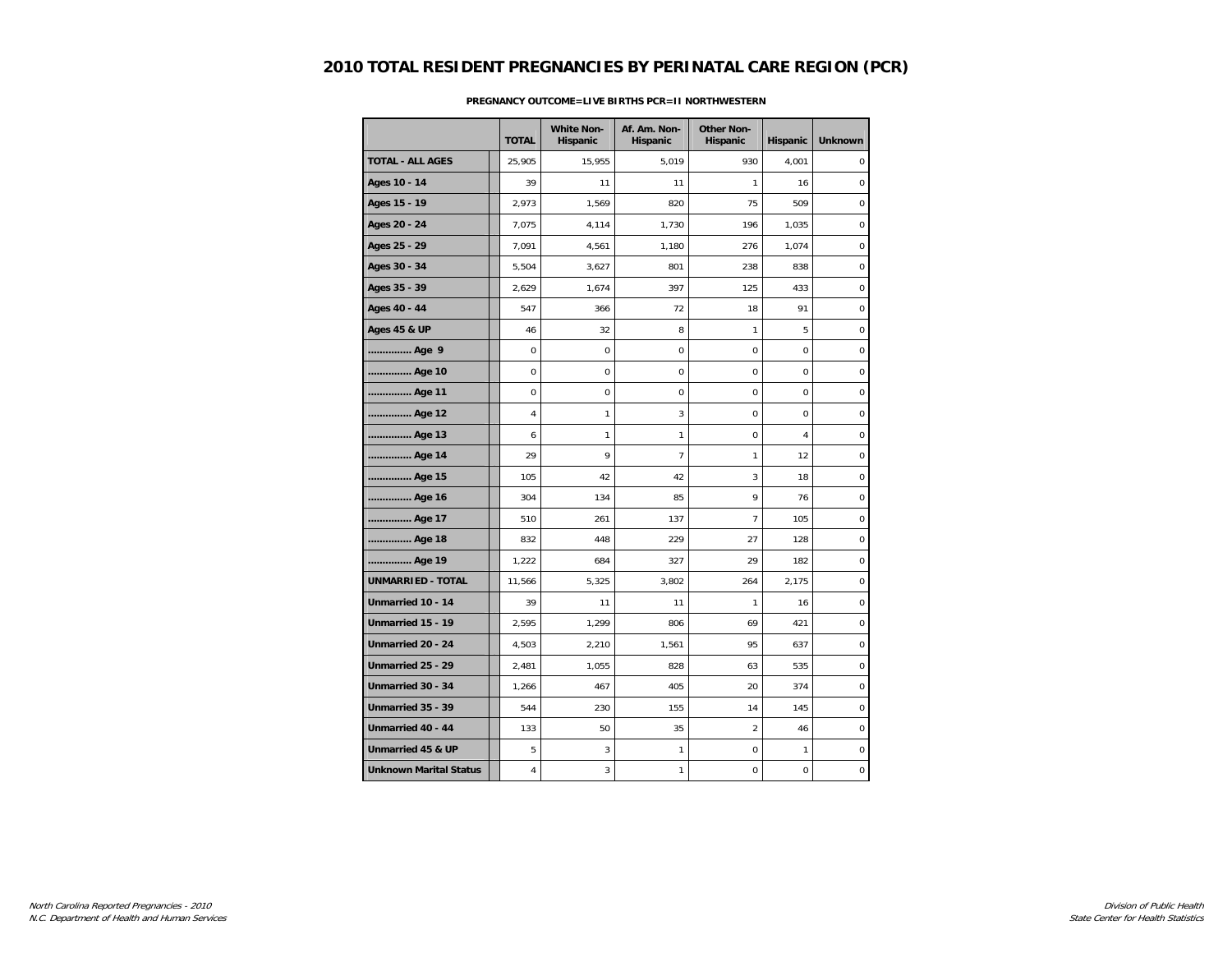|                               | <b>TOTAL</b> | <b>White Non-</b><br>Hispanic | Af. Am. Non-<br>Hispanic | <b>Other Non-</b><br>Hispanic | Hispanic     | <b>Unknown</b>   |
|-------------------------------|--------------|-------------------------------|--------------------------|-------------------------------|--------------|------------------|
| <b>TOTAL - ALL AGES</b>       | 24,192       | 12,745                        | 6,189                    | 1,254                         | 4,004        | $\mathbf 0$      |
| Ages 10 - 14                  | 29           | 3                             | 16                       | 1                             | 9            | $\mathbf 0$      |
| Ages 15 - 19                  | 2,117        | 772                           | 906                      | 44                            | 395          | 0                |
| Ages 20 - 24                  | 5,415        | 2,297                         | 1,937                    | 186                           | 995          | $\mathbf 0$      |
| Ages 25 - 29                  | 6,487        | 3,489                         | 1,470                    | 409                           | 1,119        | $\mathbf 0$      |
| Ages 30 - 34                  | 6,290        | 3,879                         | 1,125                    | 395                           | 891          | $\mathbf 0$      |
| Ages 35 - 39                  | 3,140        | 1,893                         | 587                      | 176                           | 484          | $\pmb{0}$        |
| Ages 40 - 44                  | 677          | 393                           | 136                      | 42                            | 106          | $\pmb{0}$        |
| <b>Ages 45 &amp; UP</b>       | 36           | 18                            | 12                       | 1                             | 5            | $\mathbf 0$      |
| Age 9                         | $\mathbf 0$  | $\mathbf 0$                   | 0                        | 0                             | $\mathbf 0$  | 0                |
| Age 10                        | $\mathbf 0$  | $\mathbf 0$                   | 0                        | 0                             | $\Omega$     | $\mathbf 0$      |
| Age 11                        | $\mathbf 0$  | 0                             | 0                        | 0                             | $\mathbf 0$  | $\boldsymbol{0}$ |
| Age 12                        | 1            | $\mathbf 0$                   | 0                        | $\Omega$                      | 1            | $\mathbf 0$      |
| Age 13                        | 10           | $\mathbf 0$                   | $\overline{7}$           | 0                             | 3            | $\pmb{0}$        |
| Age 14                        | 18           | 3                             | 9                        | $\mathbf{1}$                  | 5            | $\pmb{0}$        |
| Age 15                        | 84           | 19                            | 48                       | $\mathbf{1}$                  | 16           | $\mathbf 0$      |
| Age 16                        | 193          | 60                            | 78                       | 6                             | 49           | 0                |
| Age 17                        | 361          | 115                           | 163                      | 9                             | 74           | $\mathbf 0$      |
| Age 18                        | 593          | 220                           | 254                      | 8                             | 111          | $\mathbf 0$      |
| Age 19                        | 886          | 358                           | 363                      | 20                            | 145          | $\mathbf 0$      |
| <b>UNMARRIED - TOTAL</b>      | 10,057       | 3,199                         | 4,393                    | 219                           | 2,246        | $\pmb{0}$        |
| Unmarried 10 - 14             | 29           | 3                             | 16                       | $\mathbf{1}$                  | 9            | $\pmb{0}$        |
| Unmarried 15 - 19             | 1,937        | 669                           | 894                      | 36                            | 338          | $\boldsymbol{0}$ |
| Unmarried 20 - 24             | 3,755        | 1,255                         | 1,752                    | 79                            | 669          | $\mathbf 0$      |
| Unmarried 25 - 29             | 2,296        | 694                           | 958                      | 49                            | 595          | 0                |
| Unmarried 30 - 34             | 1,301        | 359                           | 497                      | 33                            | 412          | $\mathbf 0$      |
| Unmarried 35 - 39             | 586          | 166                           | 225                      | 11                            | 184          | $\Omega$         |
| Unmarried 40 - 44             | 147          | 50                            | 49                       | 10                            | 38           | $\pmb{0}$        |
| Unmarried 45 & UP             | 6            | 3                             | $\overline{\mathbf{c}}$  | 0                             | $\mathbf{1}$ | 0                |
| <b>Unknown Marital Status</b> | 15           | 7                             | 4                        | 1                             | 3            | 0                |

### **PREGNANCY OUTCOME=LIVE BIRTHS PCR=III SOUTHWESTERN**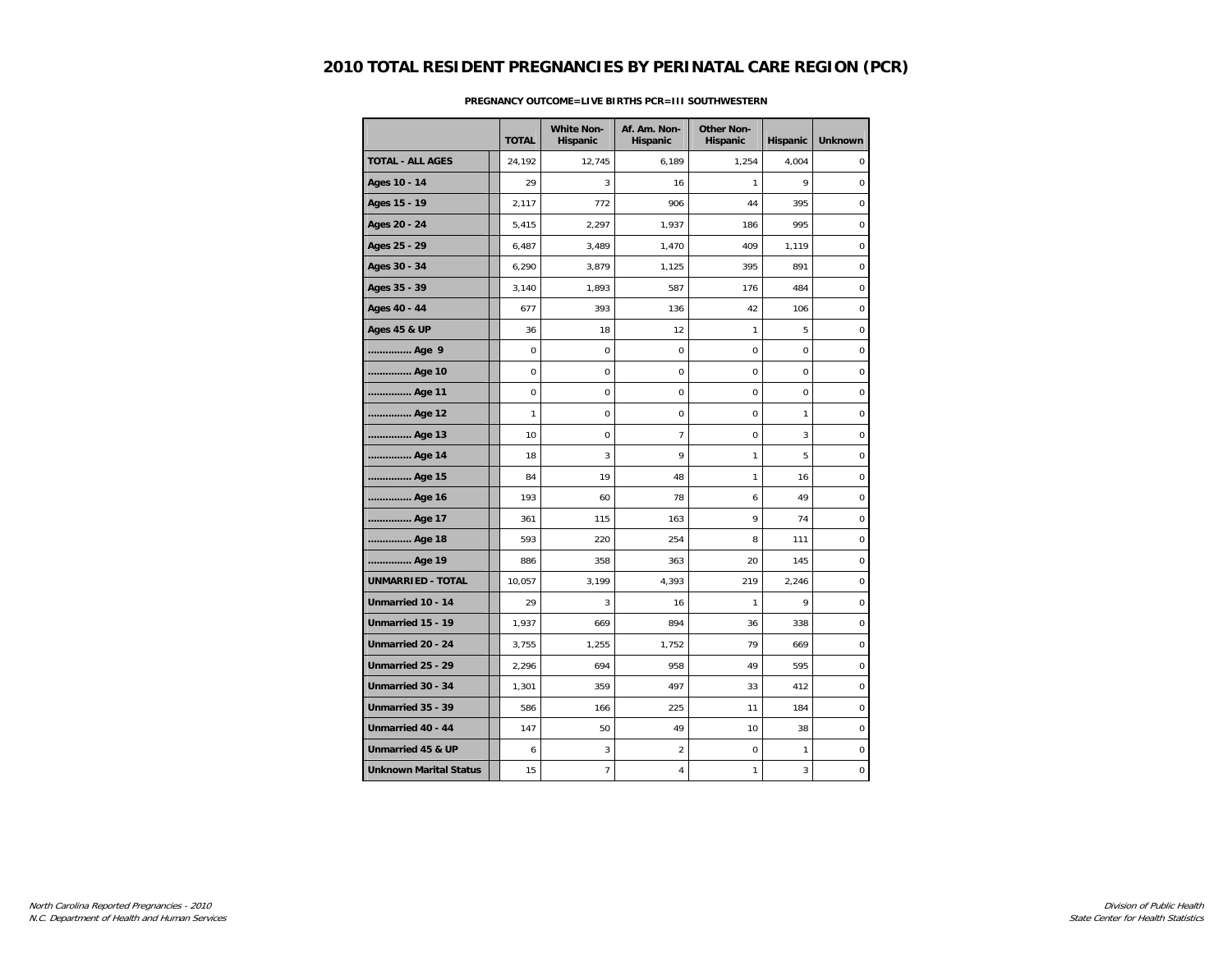|                               |              | <b>White Non-</b> | Af. Am. Non-   | <b>Other Non-</b> |                |                  |
|-------------------------------|--------------|-------------------|----------------|-------------------|----------------|------------------|
|                               | <b>TOTAL</b> | Hispanic          | Hispanic       | Hispanic          | Hispanic       | <b>Unknown</b>   |
| <b>TOTAL - ALL AGES</b>       | 26,555       | 13,621            | 6,460          | 1,583             | 4,891          | $\mathbf 0$      |
| Ages 10 - 14                  | 35           | 3                 | 14             | 1                 | 17             | $\mathbf 0$      |
| Ages 15 - 19                  | 1,989        | 553               | 866            | 30                | 540            | 0                |
| Ages 20 - 24                  | 5,149        | 1,841             | 1,969          | 134               | 1,205          | $\mathbf 0$      |
| Ages 25 - 29                  | 7,212        | 3,815             | 1,611          | 412               | 1,374          | $\mathbf 0$      |
| Ages 30 - 34                  | 7,425        | 4,513             | 1,201          | 610               | 1,101          | $\mathbf 0$      |
| Ages 35 - 39                  | 3,825        | 2,318             | 633            | 336               | 538            | $\pmb{0}$        |
| Ages 40 - 44                  | 857          | 534               | 155            | 58                | 110            | $\pmb{0}$        |
| <b>Ages 45 &amp; UP</b>       | 60           | 43                | 9              | $\overline{2}$    | 6              | $\mathbf 0$      |
| Age 9                         | $\mathbf 0$  | 0                 | 0              | 0                 | $\mathbf 0$    | 0                |
| Age 10                        | 0            | 0                 | $\mathbf 0$    | $\mathbf 0$       | $\mathbf 0$    | $\mathbf 0$      |
| Age 11                        | 0            | 0                 | 0              | 0                 | $\mathbf 0$    | $\mathbf 0$      |
| Age 12                        | 1            | 0                 | 1              | $\Omega$          | $\Omega$       | $\mathbf 0$      |
| Age 13                        | 5            | 0                 | $\overline{a}$ | 0                 | $\mathbf{3}$   | $\pmb{0}$        |
| Age 14                        | 29           | 3                 | 11             | 1                 | 14             | $\pmb{0}$        |
| Age 15                        | 88           | 18                | 30             | $\overline{2}$    | 38             | $\mathbf 0$      |
| Age 16                        | 192          | 43                | 72             | 1                 | 76             | $\boldsymbol{0}$ |
| Age 17                        | 367          | 100               | 153            | 8                 | 106            | $\mathbf 0$      |
| Age 18                        | 559          | 153               | 247            | 9                 | 150            | $\mathbf 0$      |
| Age 19                        | 783          | 239               | 364            | 10                | 170            | $\mathbf 0$      |
| <b>UNMARRIED - TOTAL</b>      | 9,921        | 2,522             | 4,441          | 170               | 2,788          | $\pmb{0}$        |
| Unmarried 10 - 14             | 35           | 3                 | 14             | 1                 | 17             | $\pmb{0}$        |
| Unmarried 15 - 19             | 1,798        | 465               | 851            | 25                | 457            | $\boldsymbol{0}$ |
| Unmarried 20 - 24             | 3,593        | 979               | 1,741          | 58                | 815            | $\mathbf 0$      |
| Unmarried 25 - 29             | 2,337        | 534               | 1,013          | 30                | 760            | 0                |
| Unmarried 30 - 34             | 1,379        | 305               | 539            | 36                | 499            | $\mathbf 0$      |
| Unmarried 35 - 39             | 620          | 175               | 226            | 16                | 203            | $\Omega$         |
| Unmarried 40 - 44             | 155          | 60                | 55             | 4                 | 36             | $\pmb{0}$        |
| Unmarried 45 & UP             | 3            | $\mathbf{1}$      | 1              | 0                 | $\mathbf{1}$   | 0                |
| <b>Unknown Marital Status</b> | 8            | 3                 | 2              | 1                 | $\overline{2}$ | 0                |

### **PREGNANCY OUTCOME=LIVE BIRTHS PCR=IV NORTHEASTERN**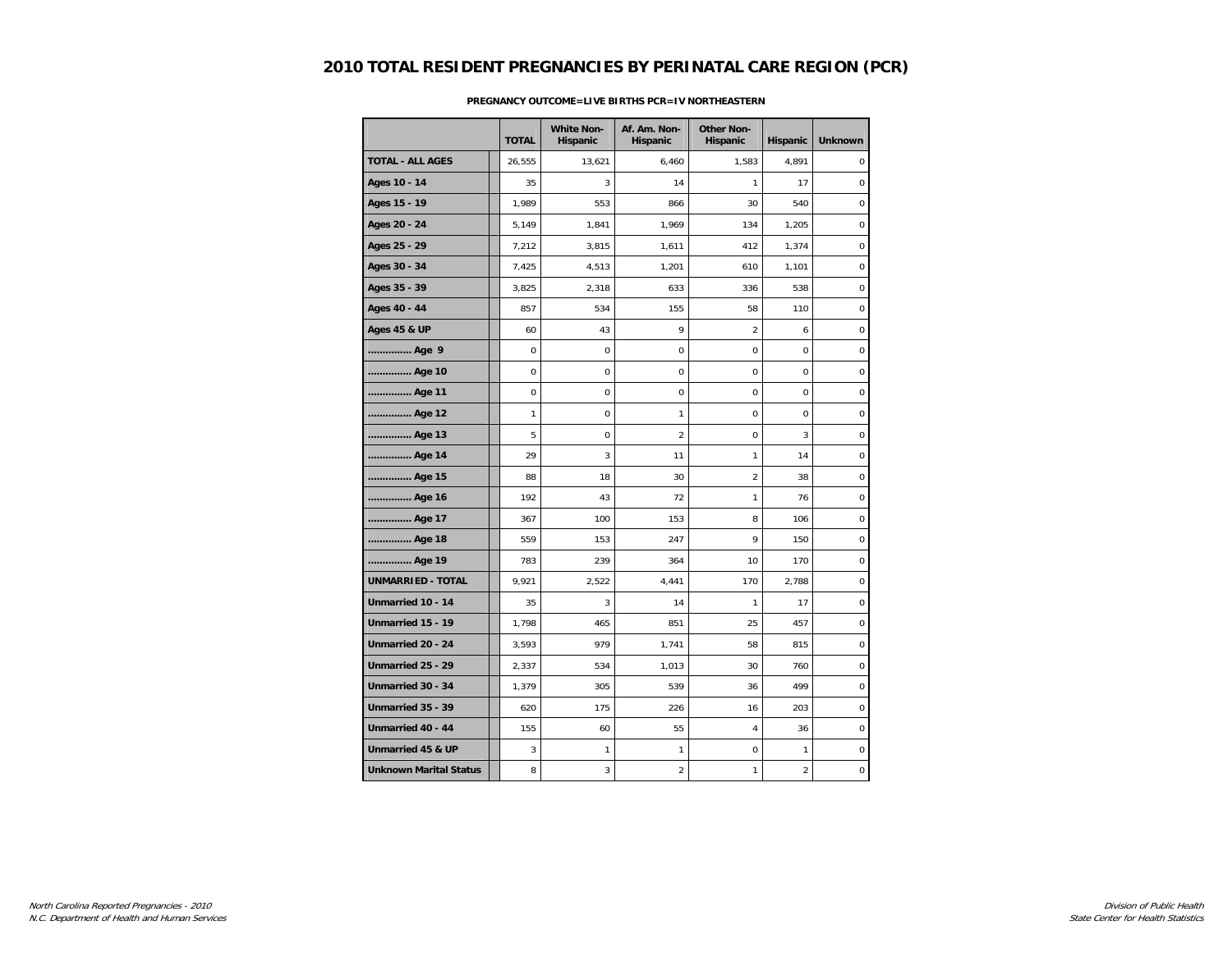|                               | <b>TOTAL</b>   | <b>White Non-</b><br>Hispanic | Af. Am. Non-<br>Hispanic | <b>Other Non-</b><br>Hispanic | Hispanic     | <b>Unknown</b> |
|-------------------------------|----------------|-------------------------------|--------------------------|-------------------------------|--------------|----------------|
| <b>TOTAL - ALL AGES</b>       | 18,814         | 9,758                         | 4,872                    | 1,586                         | 2,598        | 0              |
| Ages 10 - 14                  | 23             | 6                             | $\overline{7}$           | 4                             | 6            | 0              |
| Ages 15 - 19                  | 2,147          | 773                           | 829                      | 260                           | 285          | 0              |
| Ages 20 - 24                  | 5,833          | 2,644                         | 1,883                    | 558                           | 748          | 0              |
| Ages 25 - 29                  | 5,449          | 3,069                         | 1,191                    | 392                           | 797          | 0              |
| Ages 30 - 34                  | 3,485          | 2,116                         | 635                      | 224                           | 510          | $\mathbf 0$    |
| Ages 35 - 39                  | 1,559          | 972                           | 265                      | 116                           | 206          | $\mathbf 0$    |
| Ages 40 - 44                  | 298            | 167                           | 56                       | 32                            | 43           | $\mathbf 0$    |
| <b>Ages 45 &amp; UP</b>       | 20             | 11                            | 6                        | 0                             | 3            | $\pmb{0}$      |
| Age 9                         | $\mathbf 0$    | 0                             | $\mathsf 0$              | $\mathbf 0$                   | 0            | $\pmb{0}$      |
| Age 10                        | $\mathbf 0$    | 0                             | 0                        | $\mathbf 0$                   | 0            | $\pmb{0}$      |
| Age 11                        | 0              | 0                             | 0                        | 0                             | 0            | 0              |
| Age 12                        | $\overline{2}$ | 1                             | $\mathbf 0$              | 1                             | 0            | 0              |
| Age 13                        | $\overline{2}$ | 0                             | 1                        | $\mathbf{1}$                  | 0            | 0              |
| Age 14                        | 19             | 5                             | 6                        | $\overline{2}$                | 6            | 0              |
| Age 15                        | 74             | 20                            | 35                       | 5                             | 14           | 0              |
| Age 16                        | 217            | 59                            | 82                       | 27                            | 49           | $\mathbf 0$    |
| Age 17                        | 365            | 108                           | 146                      | 52                            | 59           | $\pmb{0}$      |
| Age 18                        | 583            | 209                           | 227                      | 80                            | 67           | 0              |
| Age 19                        | 908            | 377                           | 339                      | 96                            | 96           | $\pmb{0}$      |
| <b>UNMARRIED - TOTAL</b>      | 8,382          | 2,689                         | 3,521                    | 922                           | 1,250        | 0              |
| Unmarried 10 - 14             | 23             | 6                             | 7                        | 4                             | 6            | $\mathbf 0$    |
| Unmarried 15 - 19             | 1,834          | 567                           | 792                      | 242                           | 233          | 0              |
| Unmarried 20 - 24             | 3,428          | 1,106                         | 1,526                    | 403                           | 393          | $\pmb{0}$      |
| Unmarried 25 - 29             | 1,847          | 583                           | 760                      | 180                           | 324          | $\pmb{0}$      |
| Unmarried 30 - 34             | 806            | 263                           | 300                      | 58                            | 185          | $\mathbf 0$    |
| Unmarried 35 - 39             | 356            | 126                           | 112                      | 27                            | 91           | 0              |
| Unmarried 40 - 44             | 83             | 34                            | 24                       | 8                             | 17           | $\pmb{0}$      |
| Unmarried 45 & UP             | 5              | $\sqrt{4}$                    | $\pmb{0}$                | $\mathbf 0$                   | $\mathbf{1}$ | $\mathbf 0$    |
| <b>Unknown Marital Status</b> | 9              | 8                             | 1                        | 0                             | 0            | 0              |

#### **PREGNANCY OUTCOME=LIVE BIRTHS PCR=V SOUTHEASTERN**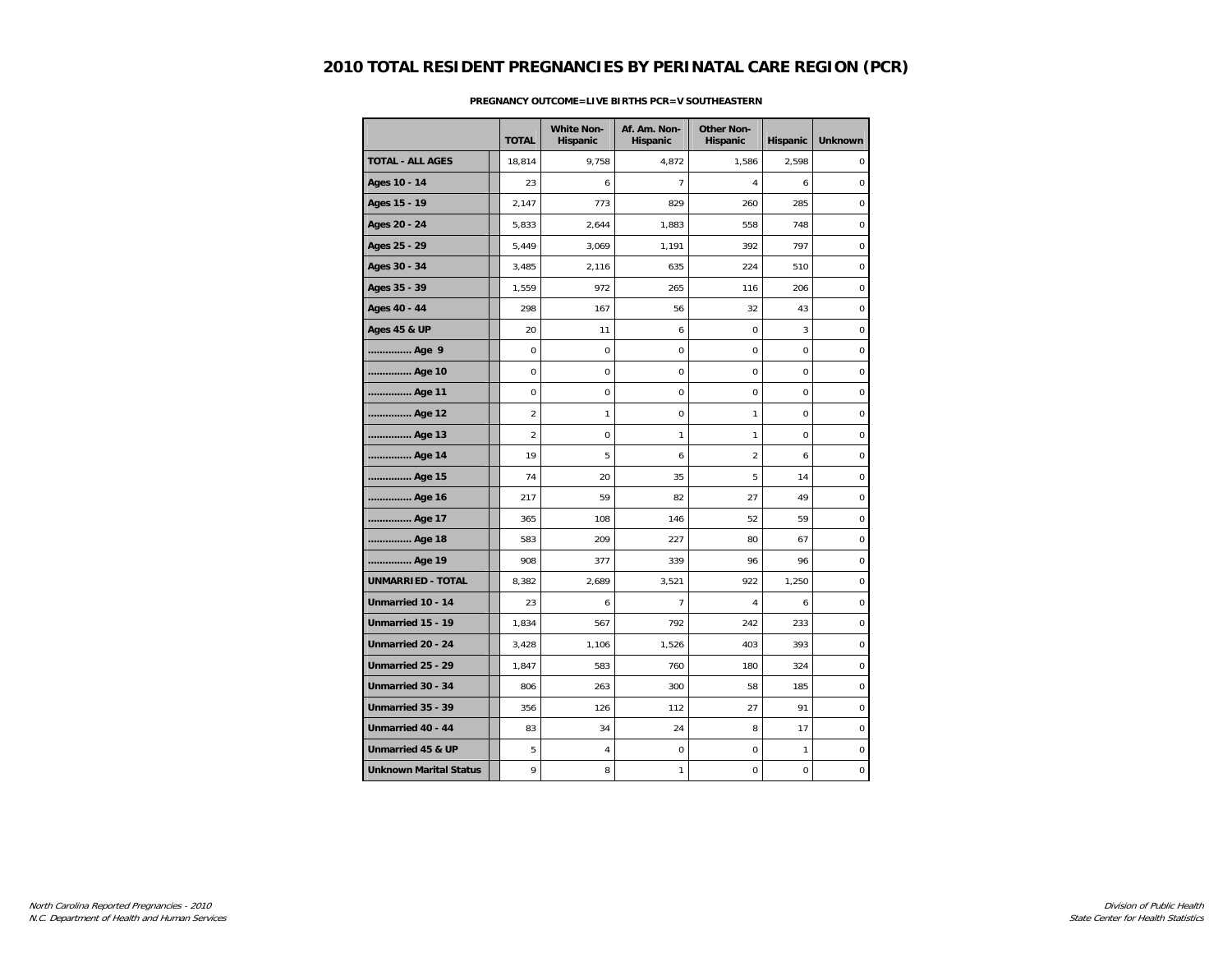|                               | <b>TOTAL</b> | <b>White Non-</b><br>Hispanic | Af. Am. Non-<br>Hispanic | <b>Other Non-</b><br>Hispanic | Hispanic       | <b>Unknown</b> |
|-------------------------------|--------------|-------------------------------|--------------------------|-------------------------------|----------------|----------------|
| <b>TOTAL - ALL AGES</b>       | 19,252       | 10,388                        | 6,010                    | 499                           | 2,355          | $\mathbf 0$    |
| Ages 10 - 14                  | 26           | 3                             | 21                       | $\mathbf 0$                   | $\overline{2}$ | $\mathbf 0$    |
| Ages 15 - 19                  | 2,229        | 865                           | 1,073                    | 31                            | 260            | 0              |
| Ages 20 - 24                  | 6,838        | 3,538                         | 2,417                    | 151                           | 732            | $\bf 0$        |
| Ages 25 - 29                  | 5,379        | 3,115                         | 1,442                    | 157                           | 665            | $\mathbf 0$    |
| Ages 30 - 34                  | 3,210        | 1,944                         | 712                      | 109                           | 445            | $\mathbf 0$    |
| Ages 35 - 39                  | 1,283        | 758                           | 280                      | 38                            | 207            | $\mathbf 0$    |
| Ages 40 - 44                  | 269          | 155                           | 61                       | 13                            | 40             | $\mathbf 0$    |
| <b>Ages 45 &amp; UP</b>       | 17           | 9                             | 4                        | $\mathbf 0$                   | $\overline{4}$ | $\pmb{0}$      |
| Age 9                         | $\pmb{0}$    | 0                             | 0                        | 0                             | $\mathbf 0$    | $\pmb{0}$      |
| Age 10                        | 0            | 0                             | $\mathbf 0$              | 0                             | $\mathbf 0$    | 0              |
| Age 11                        | 0            | 0                             | 0                        | 0                             | $\mathbf 0$    | $\bf 0$        |
| Age 12                        | $\mathbf 0$  | 0                             | $\mathbf 0$              | $\mathbf 0$                   | $\mathbf 0$    | $\mathbf 0$    |
| Age 13                        | 4            | 0                             | 4                        | 0                             | $\mathbf 0$    | $\bf 0$        |
| Age 14                        | 22           | 3                             | 17                       | 0                             | $\overline{2}$ | 0              |
| Age 15                        | 74           | 14                            | 50                       | $\mathbf{1}$                  | 9              | $\mathbf 0$    |
| Age 16                        | 177          | 43                            | 94                       | 3                             | 37             | $\mathbf 0$    |
| Age 17                        | 329          | 107                           | 175                      | $\overline{c}$                | 45             | $\pmb{0}$      |
| Age 18                        | 629          | 242                           | 313                      | 12                            | 62             | $\pmb{0}$      |
| Age 19                        | 1,020        | 459                           | 441                      | 13                            | 107            | $\mathbf 0$    |
| <b>UNMARRIED - TOTAL</b>      | 8,354        | 2,546                         | 4,600                    | 117                           | 1,091          | 0              |
| Unmarried 10 - 14             | 26           | 3                             | 21                       | 0                             | $\overline{2}$ | 0              |
| Unmarried 15 - 19             | 1,775        | 533                           | 1,034                    | 19                            | 189            | $\bf 0$        |
| Unmarried 20 - 24             | 3,518        | 1,102                         | 2,027                    | 50                            | 339            | $\mathbf 0$    |
| Unmarried 25 - 29             | 1,855        | 581                           | 962                      | 31                            | 281            | $\mathbf 0$    |
| Unmarried 30 - 34             | 788          | 215                           | 385                      | 11                            | 177            | $\mathbf 0$    |
| Unmarried 35 - 39             | 324          | 90                            | 142                      | $\overline{2}$                | 90             | $\mathbf 0$    |
| Unmarried 40 - 44             | 63           | 21                            | 27                       | 4                             | 11             | $\pmb{0}$      |
| Unmarried 45 & UP             | 4            | 0                             | $\overline{c}$           | 0                             | $\overline{2}$ | 0              |
| <b>Unknown Marital Status</b> | 17           | 13                            | 0                        | 0                             | 4              | 0              |

### **PREGNANCY OUTCOME=LIVE BIRTHS PCR=VI EASTERN**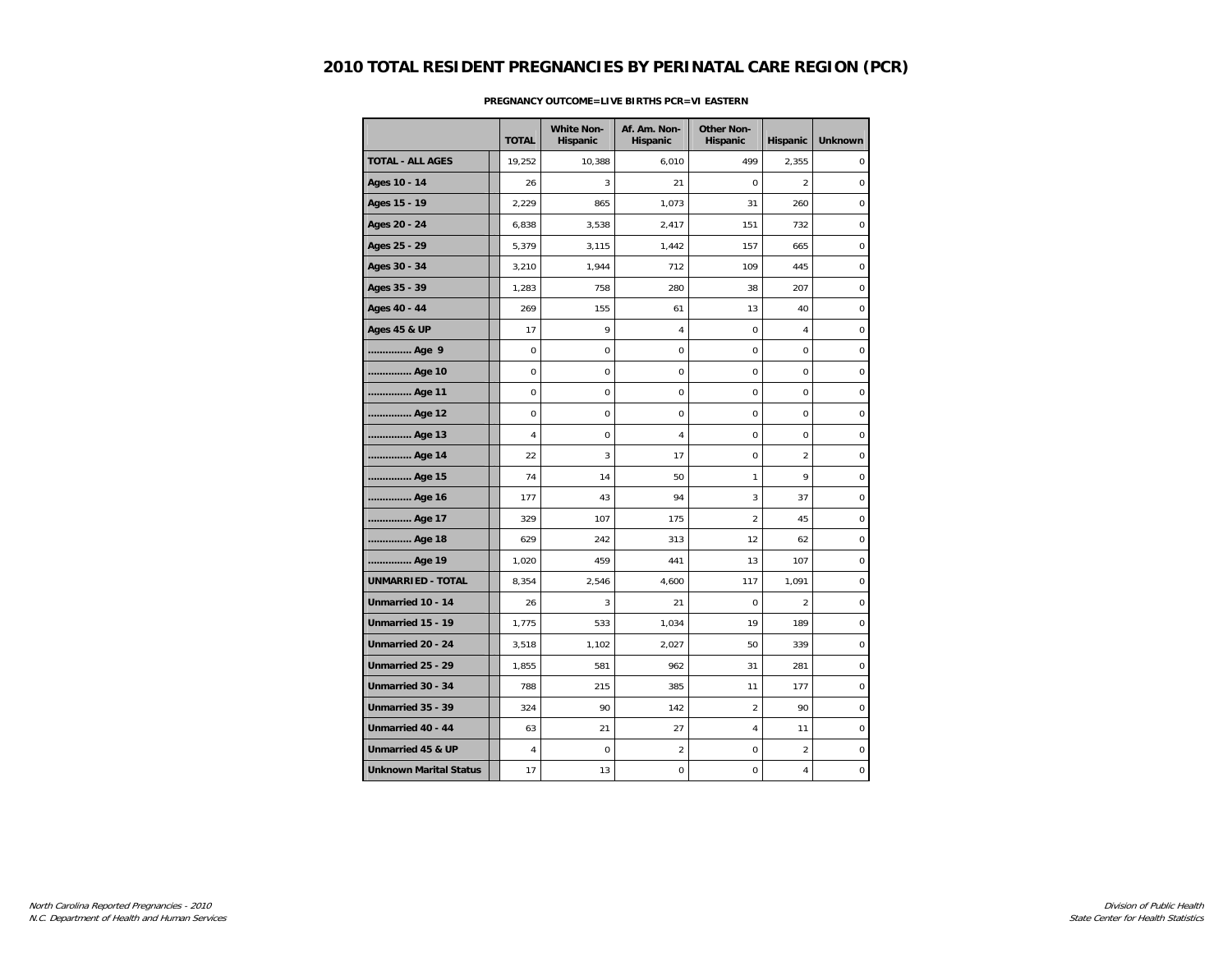|                               | <b>TOTAL</b>   | <b>White Non-</b><br>Hispanic | Af. Am. Non-<br>Hispanic | <b>Other Non-</b><br>Hispanic | Hispanic     | <b>Unknown</b>   |
|-------------------------------|----------------|-------------------------------|--------------------------|-------------------------------|--------------|------------------|
| <b>TOTAL - ALL AGES</b>       | 48             | 40                            | 3                        | 2                             | 3            | $\mathbf 0$      |
| Ages 10 - 14                  | $\mathbf 0$    | 0                             | $\mathbf 0$              | 0                             | $\mathbf 0$  | $\mathbf 0$      |
| Ages 15 - 19                  | 5              | $\overline{4}$                | 0                        | 0                             | $\mathbf{1}$ | $\mathbf 0$      |
| Ages 20 - 24                  | 12             | 9                             | $\overline{c}$           | 1                             | $\mathbf 0$  | $\mathbf 0$      |
| Ages 25 - 29                  | 10             | $\overline{7}$                | 1                        | 1                             | $\mathbf{1}$ | $\mathbf 0$      |
| Ages 30 - 34                  | 10             | 10                            | $\mathsf 0$              | $\mathbf 0$                   | $\mathbf 0$  | $\mathbf 0$      |
| Ages 35 - 39                  | 11             | 10                            | 0                        | 0                             | $\mathbf{1}$ | $\mathbf 0$      |
| Ages 40 - 44                  | 0              | 0                             | 0                        | 0                             | $\mathbf 0$  | $\mathbf 0$      |
| <b>Ages 45 &amp; UP</b>       | $\mathbf 0$    | 0                             | $\mathbf 0$              | 0                             | $\mathbf 0$  | $\mathbf 0$      |
| Age 9                         | $\mathbf 0$    | 0                             | $\mathbf 0$              | 0                             | $\mathbf 0$  | $\mathbf 0$      |
| Age 10                        | $\mathbf 0$    | 0                             | 0                        | 0                             | $\mathbf 0$  | 0                |
| Age 11                        | $\pmb{0}$      | 0                             | 0                        | 0                             | $\mathbf 0$  | $\pmb{0}$        |
| Age 12                        | $\mathbf 0$    | 0                             | $\mathbf 0$              | $\mathbf 0$                   | $\mathbf 0$  | $\mathbf 0$      |
| Age 13                        | 0              | 0                             | 0                        | 0                             | $\mathbf 0$  | $\bf 0$          |
| Age 14                        | 0              | 0                             | 0                        | $\mathbf 0$                   | $\mathbf 0$  | $\pmb{0}$        |
| Age 15                        | 0              | $\mathbf 0$                   | $\mathbf 0$              | $\overline{0}$                | $\mathbf 0$  | $\mathbf 0$      |
| Age 16                        | $\mathbf 0$    | 0                             | $\mathsf 0$              | 0                             | $\mathbf 0$  | $\mathbf 0$      |
| Age 17                        | 1              | 1                             | $\mathbf 0$              | 0                             | $\mathbf 0$  | $\mathbf 0$      |
| Age 18                        | 1              | 1                             | 0                        | 0                             | $\mathbf 0$  | $\bf 0$          |
| Age 19                        | 3              | $\overline{2}$                | 0                        | $\mathbf 0$                   | $\mathbf{1}$ | $\mathbf 0$      |
| <b>UNMARRIED - TOTAL</b>      | 24             | 19                            | 3                        | $\overline{2}$                | $\Omega$     | $\mathbf 0$      |
| Unmarried 10 - 14             | $\mathbf 0$    | 0                             | $\mathbf 0$              | $\mathbf 0$                   | $\mathbf 0$  | $\mathbf 0$      |
| Unmarried 15 - 19             | $\overline{4}$ | $\sqrt{4}$                    | 0                        | $\mathbf 0$                   | $\mathbf 0$  | $\mathbf 0$      |
| Unmarried 20 - 24             | 9              | 6                             | $\overline{2}$           | 1                             | $\mathbf 0$  | $\mathbf 0$      |
| Unmarried 25 - 29             | 3              | 1                             | 1                        | 1                             | $\mathbf 0$  | $\mathbf 0$      |
| Unmarried 30 - 34             | 4              | 4                             | 0                        | 0                             | $\mathbf 0$  | $\boldsymbol{0}$ |
| Unmarried 35 - 39             | 4              | 4                             | $\mathbf 0$              | $\Omega$                      | $\Omega$     | $\mathbf 0$      |
| Unmarried 40 - 44             | $\pmb{0}$      | 0                             | $\mathsf 0$              | 0                             | $\mathbf 0$  | $\pmb{0}$        |
| Unmarried 45 & UP             | $\pmb{0}$      | 0                             | 0                        | 0                             | 0            | $\pmb{0}$        |
| <b>Unknown Marital Status</b> | 0              | 0                             | 0                        | 0                             | 0            | 0                |

### **PREGNANCY OUTCOME=FETAL DEATHS PCR=I WESTERN**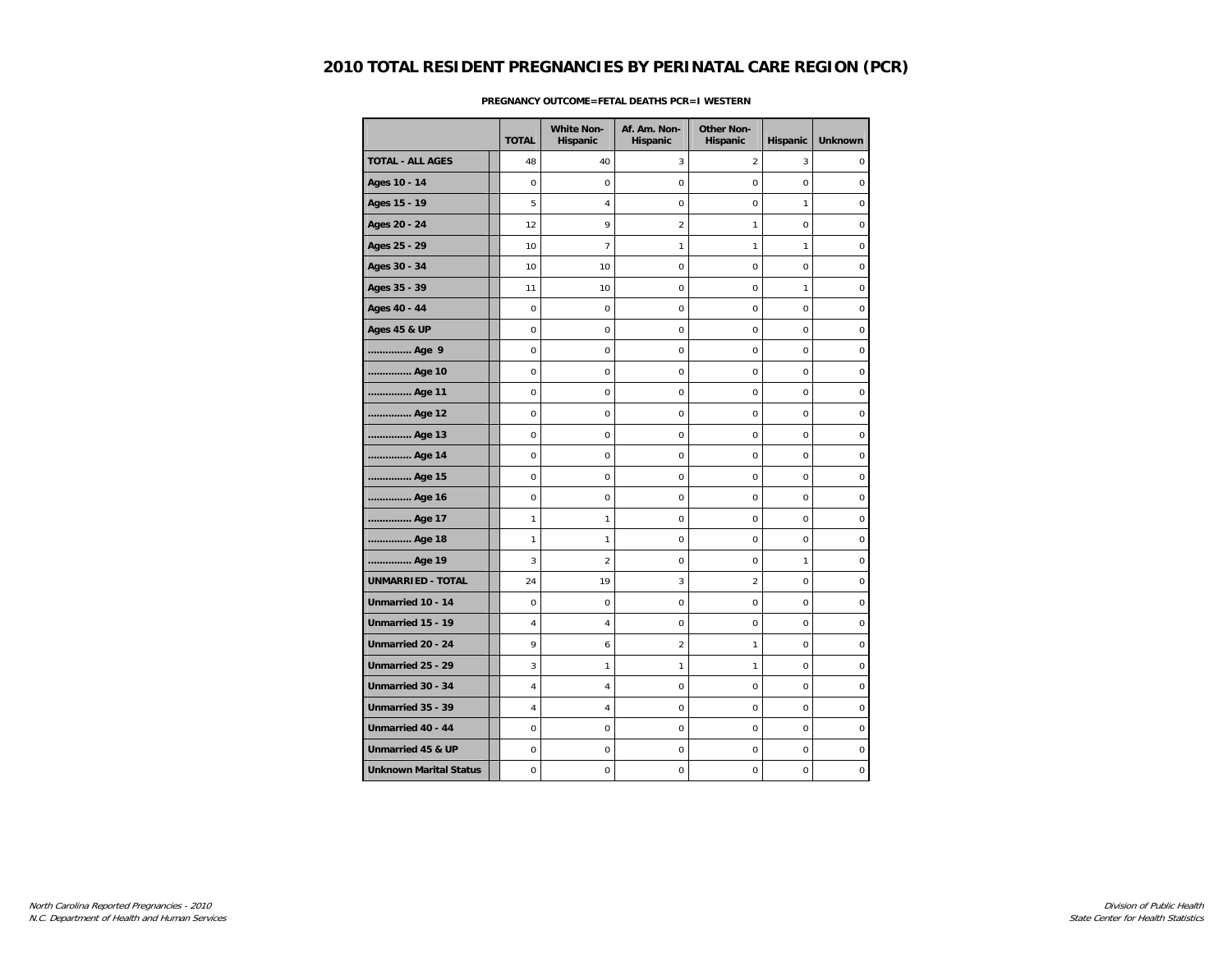|                               |                | <b>White Non-</b> | Af. Am. Non-   | <b>Other Non-</b> |                |                  |
|-------------------------------|----------------|-------------------|----------------|-------------------|----------------|------------------|
|                               | <b>TOTAL</b>   | Hispanic          | Hispanic       | Hispanic          | Hispanic       | <b>Unknown</b>   |
| <b>TOTAL - ALL AGES</b>       | 159            | 88                | 55             | 5                 | 11             | $\mathbf 0$      |
| Ages 10 - 14                  | $\overline{2}$ | $\mathbf{1}$      | $\mathbf{1}$   | $\mathbf 0$       | $\mathbf 0$    | $\mathbf 0$      |
| Ages 15 - 19                  | 24             | 11                | 10             | 0                 | 3              | $\mathbf 0$      |
| Ages 20 - 24                  | 53             | 29                | 21             | $\mathbf{1}$      | $\overline{2}$ | $\pmb{0}$        |
| Ages 25 - 29                  | 36             | 21                | 9              | $\overline{c}$    | $\overline{4}$ | 0                |
| Ages 30 - 34                  | 24             | 17                | 7              | $\mathbf 0$       | $\mathbf 0$    | 0                |
| Ages 35 - 39                  | 13             | $\overline{7}$    | 4              | 1                 | $\mathbf{1}$   | $\mathbf 0$      |
| Ages 40 - 44                  | 6              | $\boldsymbol{2}$  | $\overline{a}$ | 1                 | $\mathbf{1}$   | $\pmb{0}$        |
| <b>Ages 45 &amp; UP</b>       | $\mathbf 0$    | 0                 | 0              | 0                 | $\mathbf 0$    | $\boldsymbol{0}$ |
| Age 9                         | 0              | 0                 | 0              | 0                 | $\mathbf 0$    | 0                |
| Age 10                        | $\mathbf 0$    | $\mathbf 0$       | $\mathbf 0$    | $\mathbf 0$       | $\mathbf 0$    | $\mathbf 0$      |
| Age 11                        | $\mathbf 0$    | 0                 | $\mathsf 0$    | $\mathbf 0$       | $\mathbf 0$    | $\mathbf 0$      |
| Age 12                        | $\mathbf 0$    | 0                 | 0              | 0                 | $\mathbf 0$    | $\mathbf 0$      |
| Age 13                        | $\mathbf 0$    | 0                 | 0              | 0                 | $\mathbf 0$    | 0                |
| Age 14                        | 2              | 1                 | 1              | 0                 | $\mathbf 0$    | $\mathbf 0$      |
| Age 15                        | 1              | $\mathbf{1}$      | 0              | 0                 | $\mathbf 0$    | $\pmb{0}$        |
| Age 16                        | 2              | 0                 | 2              | 0                 | $\mathbf 0$    | $\mathbf 0$      |
| Age 17                        | 6              | 4                 | 1              | 0                 | $\mathbf{1}$   | $\boldsymbol{0}$ |
| Age 18                        | 5              | 3                 | $\overline{a}$ | $\Omega$          | $\Omega$       | $\mathbf 0$      |
| Age 19                        | 10             | 3                 | 5              | 0                 | $\overline{2}$ | $\pmb{0}$        |
| <b>UNMARRIED - TOTAL</b>      | 91             | 40                | 42             | $\overline{2}$    | $\overline{7}$ | $\pmb{0}$        |
| Unmarried 10 - 14             | 2              | 1                 | 1              | 0                 | $\mathbf 0$    | $\boldsymbol{0}$ |
| Unmarried 15 - 19             | 24             | 11                | 10             | $\mathbf 0$       | 3              | $\mathbf 0$      |
| Unmarried 20 - 24             | 34             | 14                | 19             | 0                 | $\mathbf{1}$   | 0                |
| Unmarried 25 - 29             | 22             | 10                | 8              | 1                 | $\mathbf{3}$   | $\pmb{0}$        |
| Unmarried 30 - 34             | 6              | 4                 | 2              | 0                 | $\mathbf 0$    | $\mathbf 0$      |
| Unmarried 35 - 39             | 1              | 0                 | 0              | $\mathbf{1}$      | $\mathbf 0$    | $\boldsymbol{0}$ |
| Unmarried 40 - 44             | $\mathbf{1}$   | $\mathbf 0$       | 1              | $\mathbf 0$       | $\mathbf 0$    | $\mathbf 0$      |
| Unmarried 45 & UP             | $\pmb{0}$      | 0                 | 0              | 0                 | $\mathsf 0$    | $\pmb{0}$        |
| <b>Unknown Marital Status</b> | $\mathbf{1}$   | 1                 | $\mathsf 0$    | $\mathbf 0$       | $\mathbf 0$    | 0                |

### **PREGNANCY OUTCOME=FETAL DEATHS PCR=II NORTHWESTERN**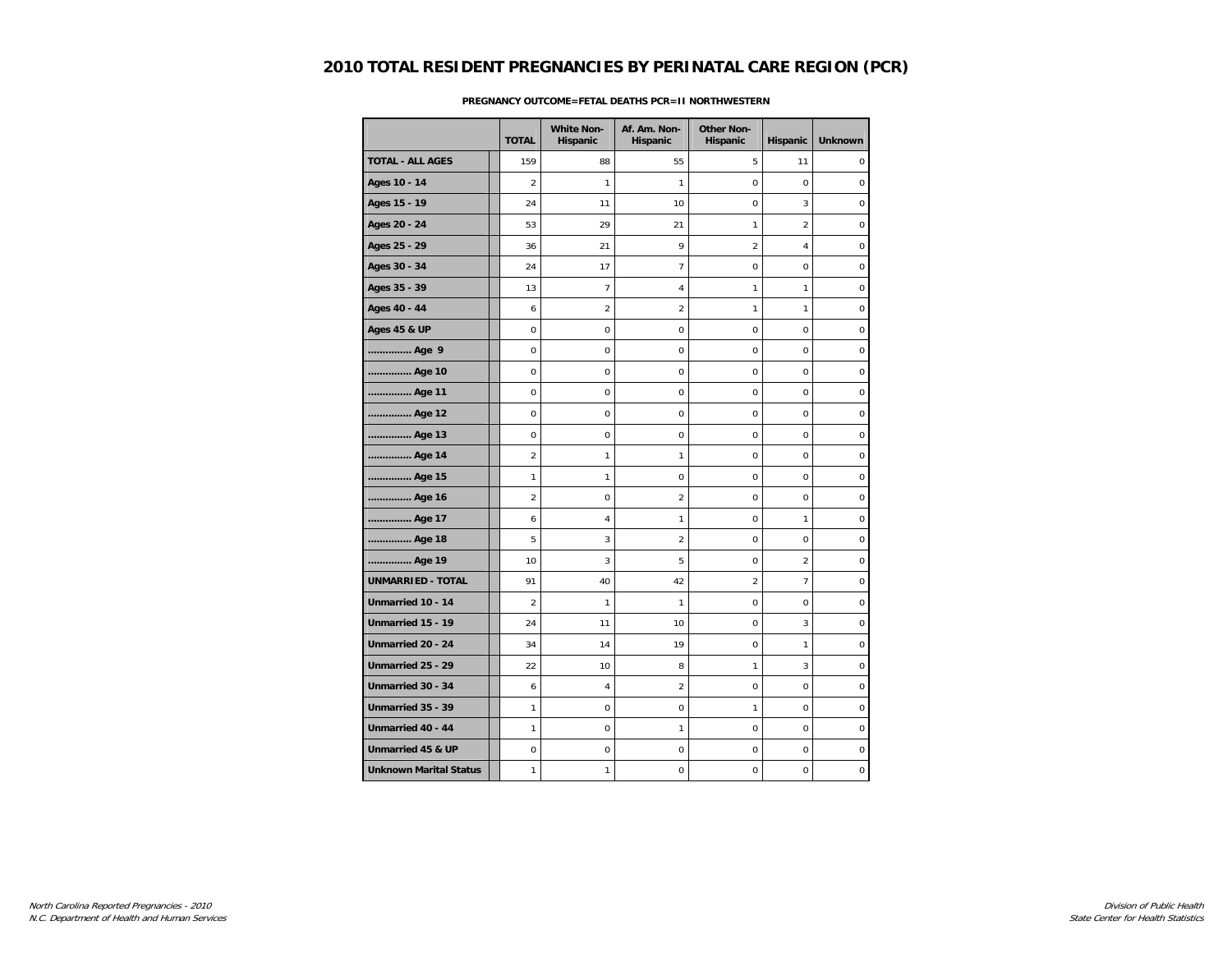|                               | <b>TOTAL</b>   | <b>White Non-</b><br>Hispanic | Af. Am. Non-<br>Hispanic | <b>Other Non-</b><br>Hispanic | Hispanic        | <b>Unknown</b>   |
|-------------------------------|----------------|-------------------------------|--------------------------|-------------------------------|-----------------|------------------|
| <b>TOTAL - ALL AGES</b>       | 163            | 70                            | 75                       | 8                             | 10              | $\mathbf 0$      |
| Ages 10 - 14                  | $\overline{2}$ | 0                             | $\overline{2}$           | 0                             | $\mathbf 0$     | $\mathbf 0$      |
| Ages 15 - 19                  | 21             | 8                             | 11                       | 1                             | $\mathbf{1}$    | $\mathbf 0$      |
| Ages 20 - 24                  | 34             | $\overline{7}$                | 25                       | $\overline{2}$                | 0               | $\pmb{0}$        |
| Ages 25 - 29                  | 46             | 19                            | 20                       | $\overline{a}$                | 5               | $\mathbf 0$      |
| Ages 30 - 34                  | 32             | 19                            | 11                       | $\overline{2}$                | $\mathbf 0$     | $\mathbf 0$      |
| Ages 35 - 39                  | 21             | 11                            | 6                        | 0                             | 4               | $\mathbf 0$      |
| Ages 40 - 44                  | 3              | 3                             | $\mathbf 0$              | $\mathbf 0$                   | $\mathbf 0$     | $\mathbf 0$      |
| <b>Ages 45 &amp; UP</b>       | $\mathbf{1}$   | $\mathbf{1}$                  | 0                        | $\mathbf 0$                   | $\mathbf 0$     | $\pmb{0}$        |
| Age 9                         | $\pmb{0}$      | 0                             | $\mathsf 0$              | 0                             | $\mathbf 0$     | $\pmb{0}$        |
| Age 10                        | $\mathbf 0$    | 0                             | $\mathbf 0$              | $\mathbf 0$                   | $\mathbf 0$     | 0                |
| Age 11                        | $\mathbf 0$    | 0                             | 0                        | 0                             | $\mathbf 0$     | $\mathbf 0$      |
| Age 12                        | $\mathbf 0$    | $\mathbf 0$                   | $\mathbf 0$              | $\mathbf 0$                   | $\Omega$        | $\mathbf 0$      |
| Age 13                        | $\mathbf{1}$   | 0                             | 1                        | 0                             | $\mathbf 0$     | $\pmb{0}$        |
| Age 14                        | 1              | 0                             | 1                        | 0                             | $\mathbf 0$     | $\boldsymbol{0}$ |
| Age 15                        | $\mathbf 0$    | 0                             | 0                        | $\mathbf 0$                   | $\mathbf 0$     | $\boldsymbol{0}$ |
| Age 16                        | 4              | $\overline{a}$                | $\overline{a}$           | 0                             | $\mathbf 0$     | $\mathbf 0$      |
| Age 17                        | 3              | 1                             | 1                        | 0                             | $\mathbf{1}$    | $\mathbf 0$      |
| Age 18                        | $\overline{c}$ | 0                             | $\overline{2}$           | $\mathbf 0$                   | $\mathbf 0$     | $\pmb{0}$        |
| Age 19                        | 12             | 5                             | 6                        | 1                             | 0               | $\boldsymbol{0}$ |
| <b>UNMARRIED - TOTAL</b>      | 96             | 27                            | 57                       | 5                             | $7\overline{ }$ | $\mathbf 0$      |
| Unmarried 10 - 14             | 2              | 0                             | $\overline{2}$           | $\mathbf 0$                   | $\mathbf 0$     | $\boldsymbol{0}$ |
| Unmarried 15 - 19             | 20             | $\overline{7}$                | 11                       | 1                             | $\mathbf{1}$    | $\mathbf 0$      |
| Unmarried 20 - 24             | 28             | 5                             | 21                       | $\overline{2}$                | $\mathsf 0$     | $\pmb{0}$        |
| Unmarried 25 - 29             | 27             | $\overline{7}$                | 16                       | 1                             | 3               | $\boldsymbol{0}$ |
| Unmarried 30 - 34             | 8              | $\sqrt{4}$                    | 4                        | 0                             | 0               | $\boldsymbol{0}$ |
| Unmarried 35 - 39             | 8              | $\overline{2}$                | 3                        | $\mathbf 0$                   | 3               | $\mathbf 0$      |
| Unmarried 40 - 44             | $\mathbf{1}$   | $\mathbf{1}$                  | $\mathbf 0$              | $\mathbf 0$                   | $\mathbf 0$     | $\mathbf 0$      |
| Unmarried 45 & UP             | 0              | 0                             | 0                        | 0                             | 0               | $\boldsymbol{0}$ |
| <b>Unknown Marital Status</b> | 4              | $\boldsymbol{2}$              | 2                        | 0                             | $\mathbf 0$     | 0                |

### **PREGNANCY OUTCOME=FETAL DEATHS PCR=III SOUTHWESTERN**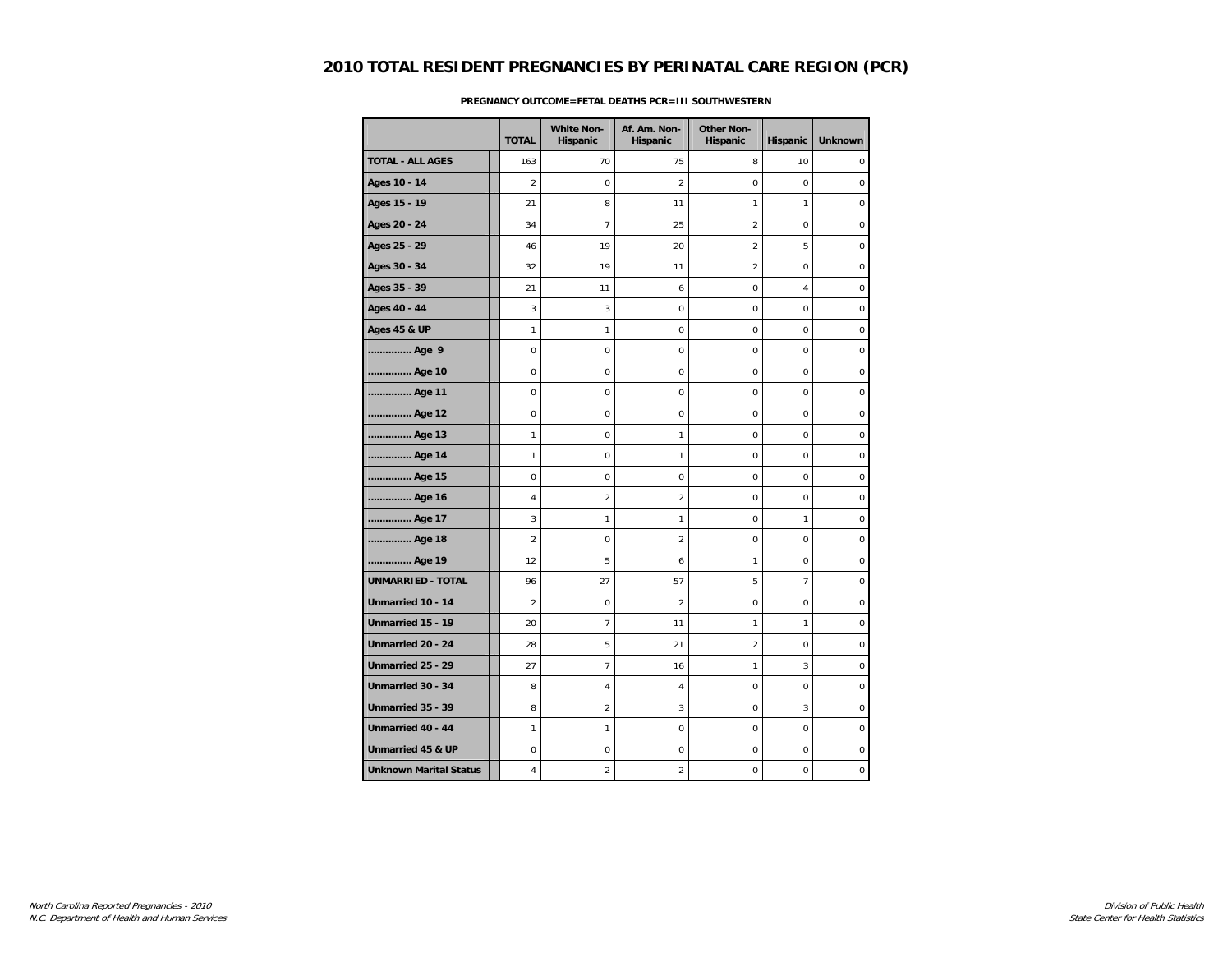|                               | <b>TOTAL</b>   | <b>White Non-</b><br>Hispanic | Af. Am. Non-<br>Hispanic | <b>Other Non-</b><br>Hispanic | Hispanic       | <b>Unknown</b>   |
|-------------------------------|----------------|-------------------------------|--------------------------|-------------------------------|----------------|------------------|
| <b>TOTAL - ALL AGES</b>       | 157            | 59                            | 73                       | 8                             | 17             | $\mathbf 0$      |
| Ages 10 - 14                  | $\mathbf 0$    | 0                             | $\mathbf 0$              | 0                             | $\mathbf 0$    | $\mathbf 0$      |
| Ages 15 - 19                  | 17             | 5                             | 8                        | $\overline{2}$                | $\overline{2}$ | $\boldsymbol{0}$ |
| Ages 20 - 24                  | 34             | 9                             | 18                       | $\mathbf 0$                   | $\overline{7}$ | $\mathbf 0$      |
| Ages 25 - 29                  | 43             | 20                            | 17                       | $\overline{a}$                | $\overline{4}$ | $\mathbf 0$      |
| Ages 30 - 34                  | 30             | 13                            | 13                       | $\overline{2}$                | $\overline{2}$ | $\mathbf 0$      |
| Ages 35 - 39                  | 23             | 8                             | 12                       | 1                             | $\overline{2}$ | $\boldsymbol{0}$ |
| Ages 40 - 44                  | 9              | 3                             | 5                        | $\mathbf{1}$                  | $\mathbf 0$    | $\mathbf 0$      |
| <b>Ages 45 &amp; UP</b>       | 1              | $\mathbf{1}$                  | $\mathbf 0$              | 0                             | $\mathbf 0$    | $\mathbf 0$      |
| Age 9                         | $\mathbf 0$    | 0                             | $\mathbf 0$              | 0                             | $\mathbf 0$    | $\mathbf 0$      |
| Age 10                        | 0              | 0                             | 0                        | 0                             | $\mathbf 0$    | 0                |
| Age 11                        | $\pmb{0}$      | 0                             | 0                        | 0                             | $\mathbf 0$    | $\pmb{0}$        |
| Age 12                        | $\mathbf 0$    | 0                             | $\mathbf 0$              | $\mathbf 0$                   | $\mathbf 0$    | $\boldsymbol{0}$ |
| Age 13                        | 0              | 0                             | 0                        | 0                             | $\mathbf 0$    | $\boldsymbol{0}$ |
| Age 14                        | 0              | 0                             | 0                        | 0                             | $\mathbf 0$    | $\pmb{0}$        |
| Age 15                        | $\mathbf{1}$   | $\mathbf 0$                   | 1                        | $\overline{0}$                | $\mathbf 0$    | $\mathbf 0$      |
| Age 16                        | $\overline{2}$ | 0                             | $\overline{a}$           | 0                             | $\mathbf 0$    | $\pmb{0}$        |
| Age 17                        | 1              | 0                             | $\mathbf 0$              | 0                             | $\mathbf{1}$   | $\boldsymbol{0}$ |
| Age 18                        | 8              | $\overline{4}$                | 2                        | 1                             | $\mathbf{1}$   | $\boldsymbol{0}$ |
| Age 19                        | 5              | 1                             | 3                        | 1                             | $\mathbf 0$    | $\mathbf 0$      |
| <b>UNMARRIED - TOTAL</b>      | 79             | 16                            | 52                       | 1                             | 10             | $\mathbf 0$      |
| Unmarried 10 - 14             | $\mathbf 0$    | $\mathbf 0$                   | $\mathbf 0$              | $\mathbf 0$                   | $\mathbf 0$    | $\mathbf 0$      |
| Unmarried 15 - 19             | 14             | $\sqrt{4}$                    | 7                        | 1                             | $\overline{2}$ | $\boldsymbol{0}$ |
| Unmarried 20 - 24             | 26             | 6                             | 16                       | 0                             | $\overline{4}$ | $\boldsymbol{0}$ |
| Unmarried 25 - 29             | 18             | 5                             | 12                       | $\mathbf 0$                   | $\mathbf{1}$   | $\boldsymbol{0}$ |
| Unmarried 30 - 34             | 11             | 0                             | 9                        | 0                             | $\overline{2}$ | $\boldsymbol{0}$ |
| Unmarried 35 - 39             | 6              | 1                             | 4                        | $\Omega$                      | $\mathbf{1}$   | $\mathbf 0$      |
| Unmarried 40 - 44             | $\overline{4}$ | 0                             | 4                        | 0                             | $\mathbf 0$    | $\pmb{0}$        |
| Unmarried 45 & UP             | 0              | 0                             | 0                        | 0                             | 0              | $\boldsymbol{0}$ |
| <b>Unknown Marital Status</b> | 1              | 0                             | 1                        | 0                             | 0              | 0                |

### **PREGNANCY OUTCOME=FETAL DEATHS PCR=IV NORTHEASTERN**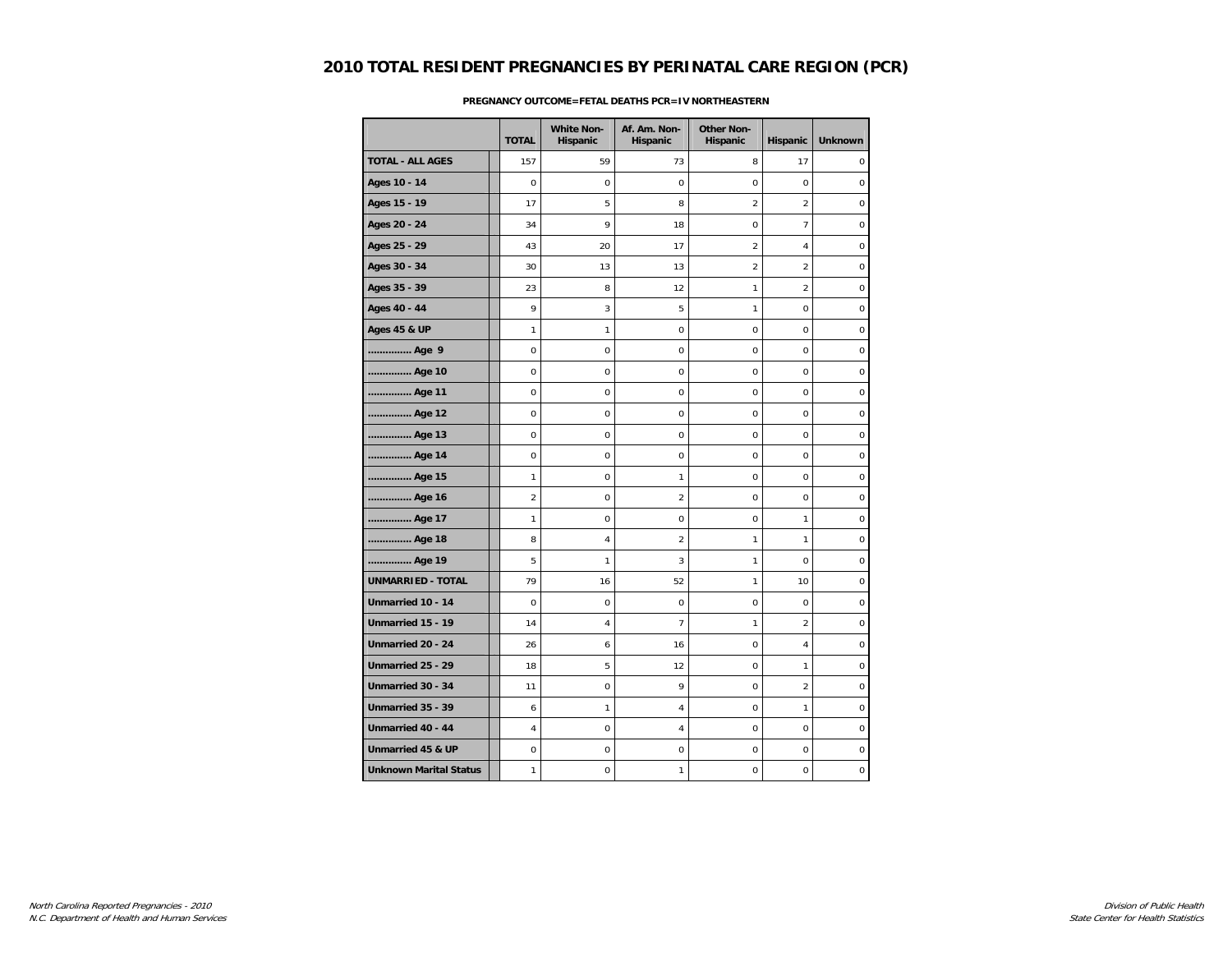|                               | <b>TOTAL</b>   | <b>White Non-</b><br>Hispanic | Af. Am. Non-<br>Hispanic | <b>Other Non-</b><br>Hispanic | Hispanic        | <b>Unknown</b>   |
|-------------------------------|----------------|-------------------------------|--------------------------|-------------------------------|-----------------|------------------|
| <b>TOTAL - ALL AGES</b>       | 126            | 42                            | 59                       | 12                            | 13              | $\mathbf 0$      |
| Ages 10 - 14                  | $\mathbf 0$    | 0                             | $\mathbf 0$              | 0                             | $\mathbf 0$     | $\mathbf 0$      |
| Ages 15 - 19                  | 17             | 3                             | 8                        | 5                             | $\mathbf{1}$    | $\boldsymbol{0}$ |
| Ages 20 - 24                  | 38             | 11                            | 23                       | 1                             | 3               | $\mathbf 0$      |
| Ages 25 - 29                  | 32             | 8                             | 17                       | $\overline{a}$                | 5               | $\pmb{0}$        |
| Ages 30 - 34                  | 23             | 11                            | 8                        | $\overline{2}$                | $\overline{2}$  | $\mathbf 0$      |
| Ages 35 - 39                  | 14             | $\overline{7}$                | 3                        | $\overline{2}$                | $\overline{2}$  | $\boldsymbol{0}$ |
| Ages 40 - 44                  | 1              | 1                             | 0                        | 0                             | $\mathbf 0$     | $\mathbf 0$      |
| <b>Ages 45 &amp; UP</b>       | $\mathbf 0$    | 0                             | $\mathbf 0$              | 0                             | $\mathbf 0$     | $\mathbf 0$      |
| Age 9                         | $\mathbf 0$    | 0                             | $\mathbf 0$              | 0                             | $\mathbf 0$     | $\mathbf 0$      |
| Age 10                        | 0              | 0                             | 0                        | 0                             | $\mathbf 0$     | 0                |
| Age 11                        | $\pmb{0}$      | 0                             | 0                        | 0                             | $\mathbf 0$     | $\pmb{0}$        |
| Age 12                        | $\mathbf 0$    | 0                             | $\mathbf 0$              | $\mathbf 0$                   | $\mathbf 0$     | $\bf 0$          |
| Age 13                        | 0              | 0                             | 0                        | 0                             | $\mathbf 0$     | $\bf 0$          |
| Age 14                        | 0              | 0                             | 0                        | 0                             | $\mathbf 0$     | $\pmb{0}$        |
| Age 15                        | 0              | $\mathbf 0$                   | $\mathbf 0$              | $\overline{0}$                | $\mathbf 0$     | $\mathbf 0$      |
| Age 16                        | $\overline{2}$ | 0                             | $\mathsf 0$              | $\overline{2}$                | $\mathbf 0$     | $\pmb{0}$        |
| Age 17                        | 3              | 0                             | $\overline{c}$           | 0                             | $\mathbf{1}$    | $\bf 0$          |
| Age 18                        | 3              | 0                             | 1                        | $\overline{a}$                | $\mathbf 0$     | $\bf 0$          |
| Age 19                        | 9              | 3                             | 5                        | 1                             | $\mathbf 0$     | $\mathbf 0$      |
| <b>UNMARRIED - TOTAL</b>      | 73             | 13                            | 47                       | 6                             | $7\overline{ }$ | $\mathbf 0$      |
| Unmarried 10 - 14             | $\mathbf 0$    | 0                             | $\mathbf 0$              | $\mathbf 0$                   | $\mathbf 0$     | $\mathbf 0$      |
| Unmarried 15 - 19             | 14             | $\boldsymbol{2}$              | 6                        | 5                             | $\mathbf{1}$    | $\bf 0$          |
| Unmarried 20 - 24             | 27             | 5                             | 22                       | 0                             | $\mathbf 0$     | $\bf 0$          |
| Unmarried 25 - 29             | 18             | $\boldsymbol{2}$              | 11                       | $\mathbf 0$                   | 5               | $\bf 0$          |
| Unmarried 30 - 34             | 11             | 3                             | 6                        | 1                             | $\mathbf{1}$    | $\bf 0$          |
| Unmarried 35 - 39             | 3              | 1                             | $\overline{a}$           | $\Omega$                      | $\Omega$        | $\mathbf 0$      |
| Unmarried 40 - 44             | $\pmb{0}$      | 0                             | $\mathsf 0$              | 0                             | $\mathbf 0$     | $\pmb{0}$        |
| Unmarried 45 & UP             | $\pmb{0}$      | 0                             | 0                        | 0                             | 0               | $\bf 0$          |
| <b>Unknown Marital Status</b> | 1              | 0                             | 1                        | 0                             | 0               | 0                |

### **PREGNANCY OUTCOME=FETAL DEATHS PCR=V SOUTHEASTERN**